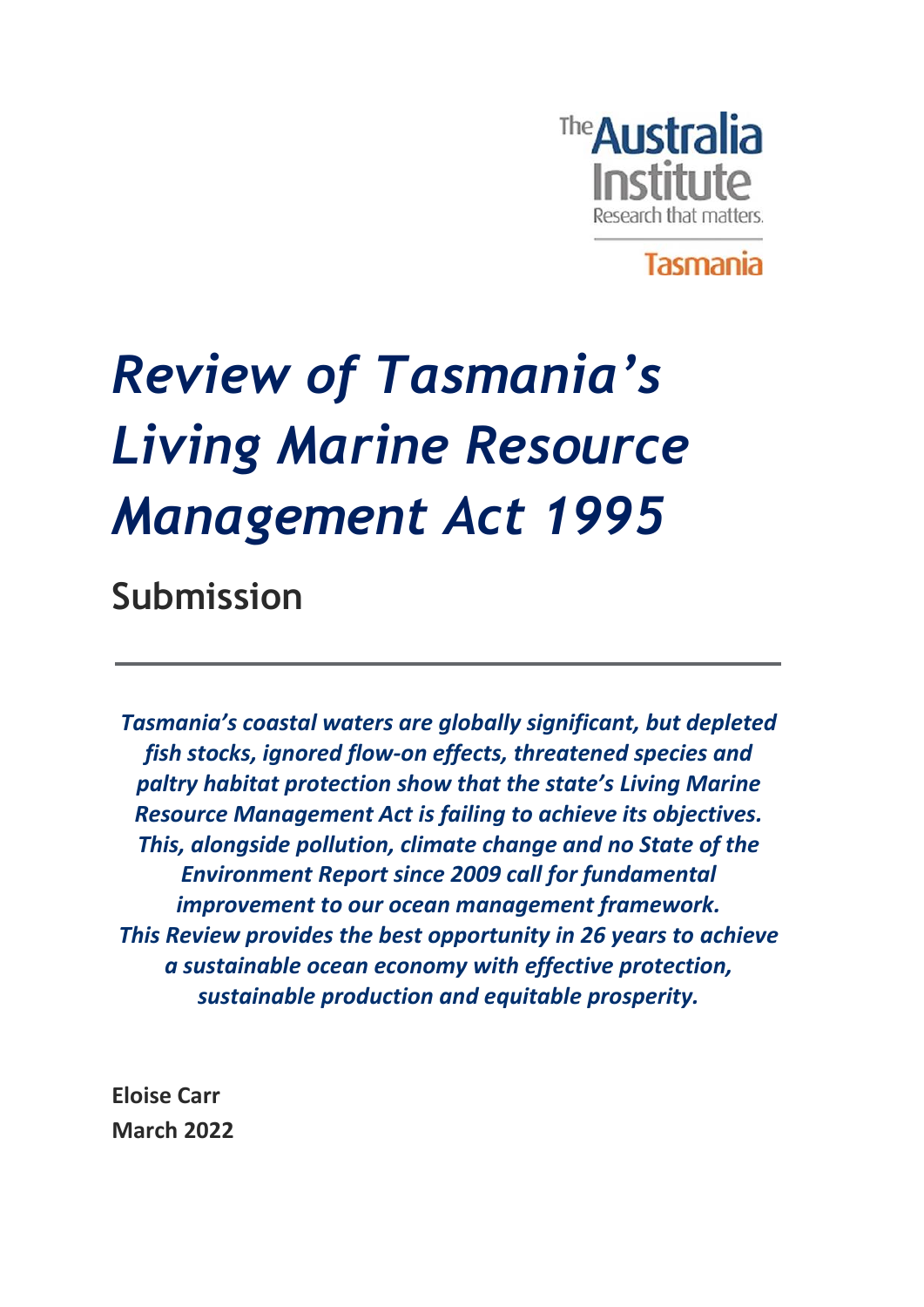### **ABOUT THE AUSTRALIA INSTITUTE**

The Australia Institute is an independent public policy think tank based in Canberra. It is funded by donations from philanthropic trusts and individuals and commissioned research. We barrack for ideas, not political parties or candidates. Since its launch in 1994, the Institute has carried out highly influential research on a broad range of economic, social and environmental issues.

### **OUR PHILOSOPHY**

As we begin the 21st century, new dilemmas confront our society and our planet. Unprecedented levels of consumption co-exist with extreme poverty. Through new technology we are more connected than we have ever been, yet civic engagement is declining. Environmental neglect continues despite heightened ecological awareness. A better balance is urgently needed.

The Australia Institute's directors, staff and supporters represent a broad range of views and priorities. What unites us is a belief that through a combination of research and creativity we can promote new solutions and ways of thinking.

### **OUR PURPOSE – 'RESEARCH THAT MATTERS'**

The Institute publishes research that contributes to a more just, sustainable and peaceful society. Our goal is to gather, interpret and communicate evidence in order to both diagnose the problems we face and propose new solutions to tackle them.

Ground Floor, 71 Murray St Hobart, TAS, 700 Email: mail@australiainstitute.org.au Website: www.australiainstitute.org.au ISSN: 1836-9014

### **Acknowledgement of Country**

The Australia Institute Tasmania acknowledges that lutruwita/Tasmania was taken forcibly and unethically and that palawa and pakana people continue to suffer the consequences of this today. The Institute offers respect to palawa and pakana Elders past and present and stands for a future that respects and acknowledges Aboriginal perspectives, culture, language, and history and a continued effort to fight for Aboriginal justice and rights.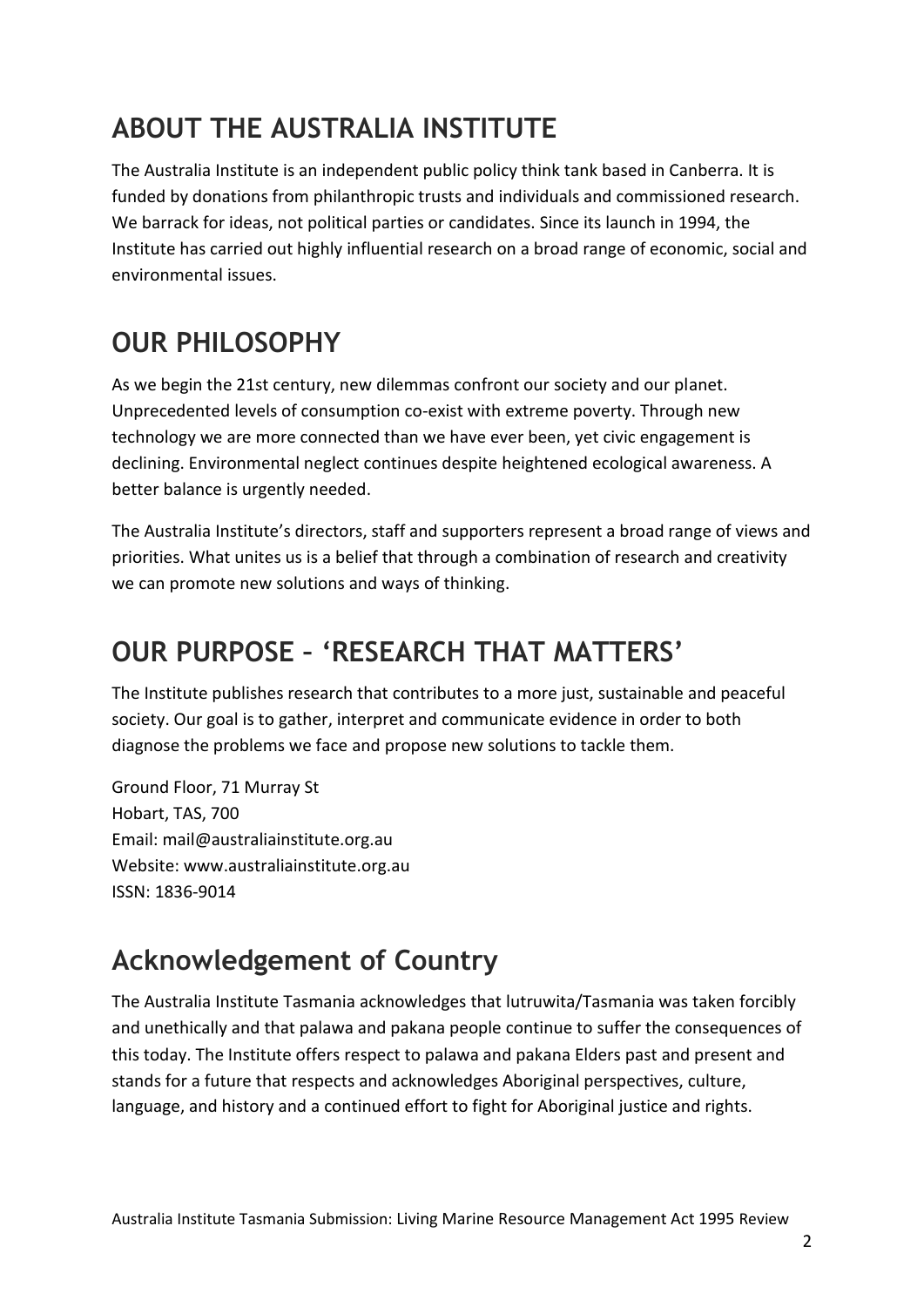## **Contents**

| Consultation and decision-making: existing bodies and mechanisms 31 |  |
|---------------------------------------------------------------------|--|
|                                                                     |  |
|                                                                     |  |
|                                                                     |  |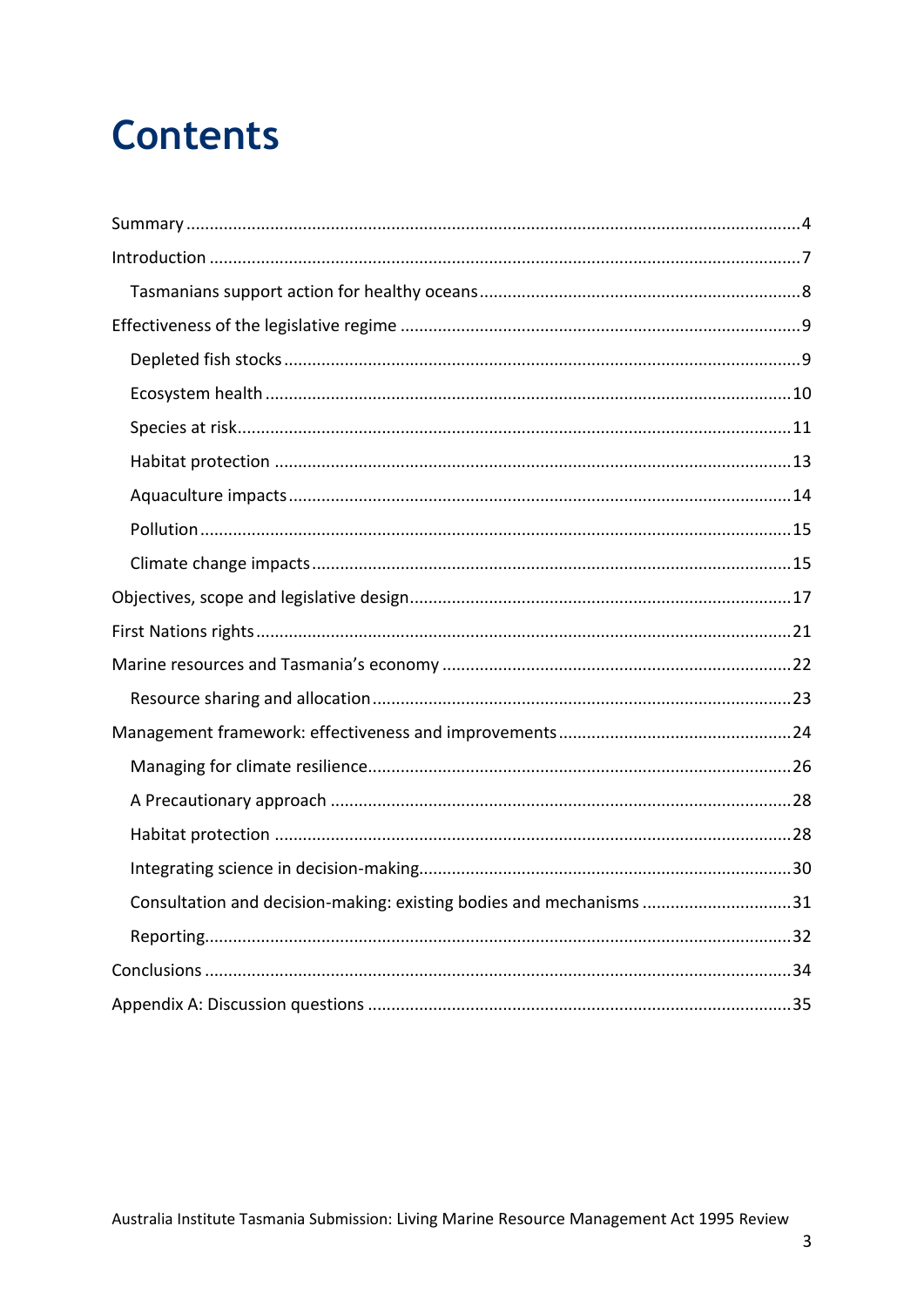## <span id="page-3-0"></span>**Summary**

The Australia Institute Tasmania welcomes the opportunity to make a submission to the Living Marine Resource Management Act 1995 (the Act) Review (the Review). This submission builds on previous research on marine resource management and governance in providing the Institute's response to the Review.

Tasmania hosts some of the highest marine diversity and endemism on Earth, world's best practice expertise in marine science and governance, and punches above its weight in economic contributions, thanks to our ocean.

The Act has not achieved its objectives by any measure. Depleted fish stocks, ignored ecosystem flow-on effects, threatened species, paltry habitat protection, poor community returns, and a lack of community input into planning and management decisions, all demonstrate that the Act is not achieving its goals. This, alongside increasing pressure from climate change, aquaculture operations, agricultural run-off, urban development, and population growth, all call for a fundamentally improved management framework.

The Act does not address climate change. Nor does it articulate a precautionary approach.

It has been 12 years since the last integrated assessment of ecosystem health by resource managers. This is despite a statutory requirement to produce State of the Environment Report every 5 years.

Australia Institute research shows a vast majority of Tasmanians are concerned that the health of Tasmania's coastal waters is declining. More than one in two agree the Tasmanian Government is not doing enough to protect the health of our ocean. Tasmanians want action in this space.

The UN Decade of Ocean Science for Sustainable Development and Australia's commitment to transformation through the High Level Panel for a Sustainable Ocean Economy, is building momentum for a more sustainable ocean economy. Sustainable production, and protection of habitats and biodiversity are core elements of a sustainable ocean economy.

To thrive, Tasmania must now turn its attention to implementing research and developments in best practice contemporary resource management locally. Integrated ecosystem based management is widely recognised as the best practice management framework for oceans.

The Tasmanian Government's commitment to improving the state's primary marine law and strengthening its administration of the use, development, and protection of living marine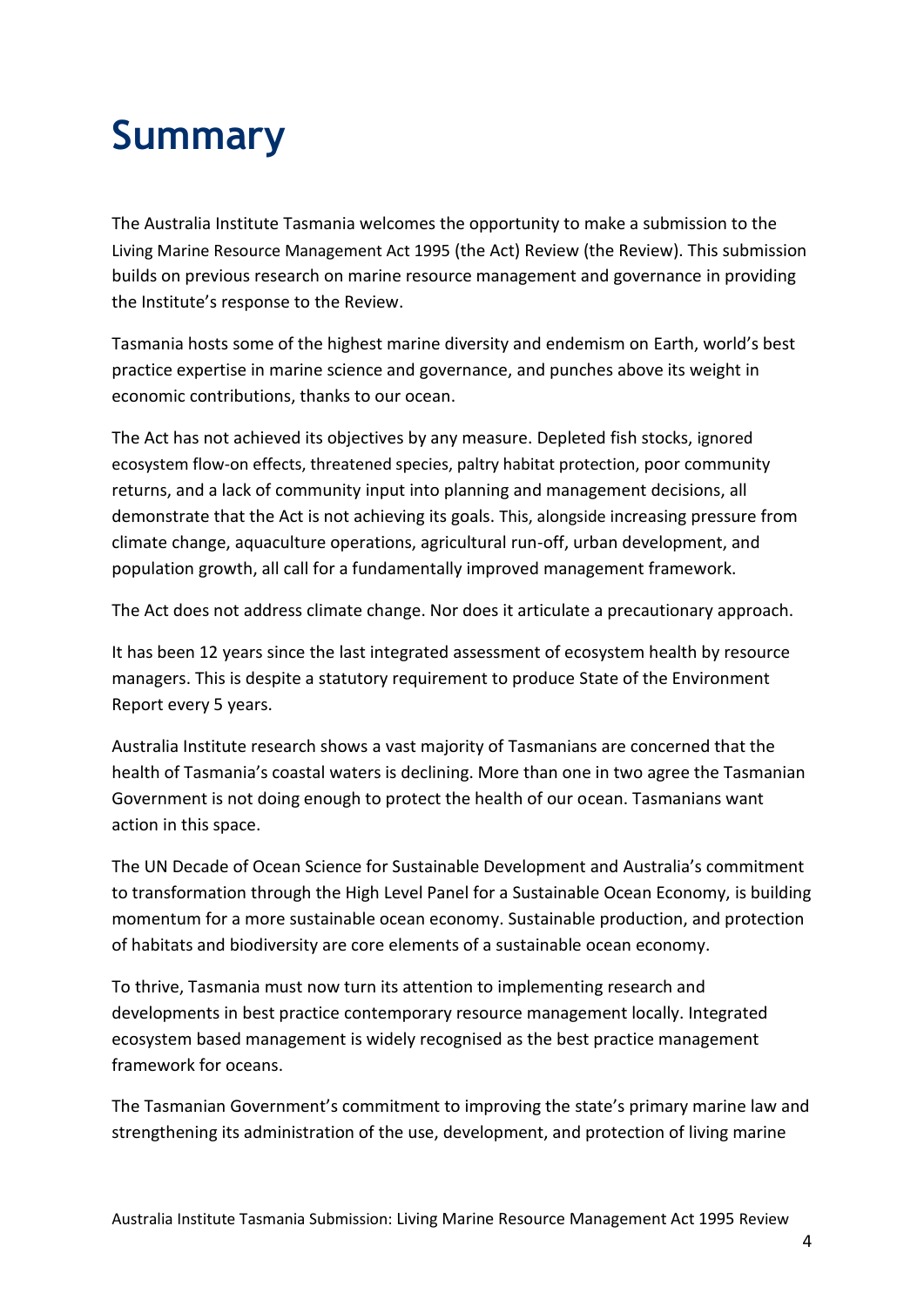resources in Tasmania's state waters is to be commended. In particular, the Government's thorough planned consultation program and discussion paper.

While the project objectives are welcome, including consideration of whether the Act is meeting its objectives, canvassing stakeholders and the proposal to modernise the marine resource management framework, more is needed. The limited scope of the Terms of Reference for the Review must not prevent full consideration of the extent to which all the objectives of the Act are being achieved and full consideration of the best management framework for the future.

The Australia Institute Tasmania recommends:

- 1. Government commitment to establish an overarching legal and policy framework for integrated ecosystem based management, which identifies current and future uses of Tasmania's coastal waters for all uses, users and values. A legal framework such as Victoria's Marine and Coastal Act 2018 could be implemented to achieve this.
- 2. Objectives of the Act must be clear with a focus on what is required to achieve Ecologically Sustainable Development (ESD) and Integrated Ecosystem Based Management (IEBM) outcomes, with particular regard to environmental sustainability, for without the resource there is no industry or other sectors. There is a need to ensure an economic focus also to encourage profitability and minimise the incentives for illegal activity due to poor returns. Objectives should bind the Minister and Department such that they have to meet them, not just pay lip service to them.
- 3. A statutory requirement to review the Act every 5 years should be included.
- 4. Appropriate recognition of the Traditional Owners of lutruwita/Tasmania and comanagement of resources with First Nations Tasmanians, in collaboration with scientists and the community, should be articulated in the Act.
- 5. All sectors should pay for the cost of management. Cost recovery from both recreational and commercial sectors ensures appropriate economic signals are being provided and funding is available for necessary scientific assessments and management arrangements. This should be augmented with funding from consolidated revenue.
- 6. An economic return should be paid to the community for the private use of public resources and should be negotiated in advance of any new quota policy settings. This could be achieved through royalty payments, auctions of permits or a range of other mechanisms.
- 7. Resource sharing arrangements need to be clearly spelt out and where one sector is favoured at the expense of another, compensation should be payable to the sector which loses resource access.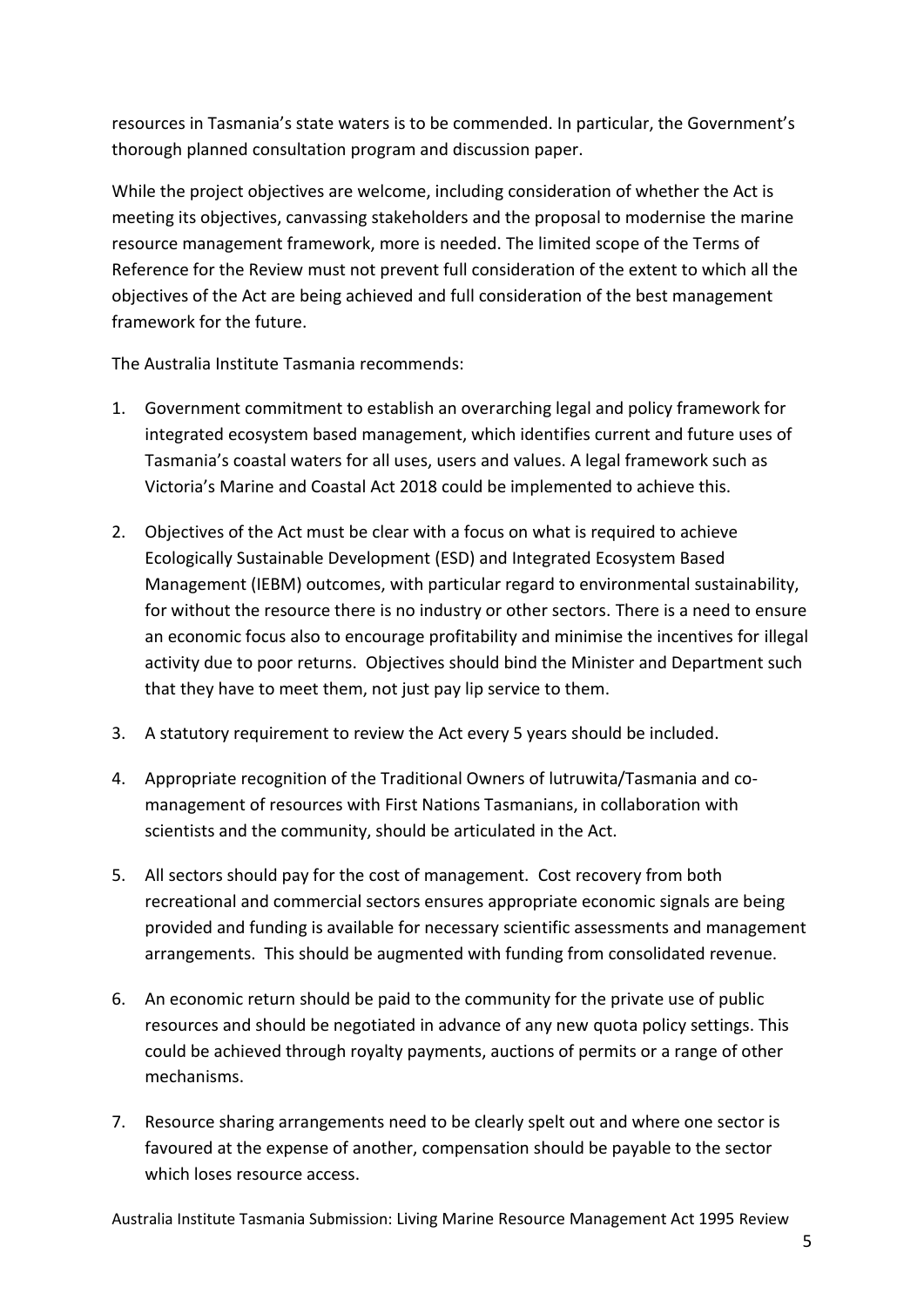- 8. Management of key species and fisheries should be by legislated management plans.
- 9. Develop harvest strategies for all nine of Tasmania's key fisheries, based on best available science.
- 10. Set precautionary stock biomass targets at 48% of original/unfished biomass for Tasmanian fisheries.
- 11. Undertake Ecological Risk Assessments for the Effects of Fishing for Tasmanian fisheries.
- 12. Amend the legislation to include guiding principles for action on climate change and protect nature-based solutions to climate change, including blue carbon sinks.
- 13. The Act should adopt a precautionary approach to marine management.
- 14. Comprehensive, adequate and representative habitat protection be embedded in an integrated ecosystem based management framework. Without such reference areas, there is no way to accurately measure impacts or success.
- 15. The Act must require best available scientific evidence as the basis for decision-making. Planning and management should be informed by fishery independent data on species and ecosystem condition, as well as social and economic factors. This should be established through a science based and consultative, multi-sector marine spatial planning regulatory process to implement integrated ecosystem based management.
- 16. A review of statutory consultation processes should be undertaken to provide transparency on input into, and the results of, statutory consultation processes.
- 17. Community and First Nations involvement in consultation processes should be required and resourced appropriately.
- 18. The Minister should be decoupled from day-to-day decision making as far as possible.
- 19. The Act should ensure robust and transparent reporting for all users of a public resources.
- 20. State of the Environment Reporting should recommence to provide multi-disciplinary ecosystem condition data and assessments.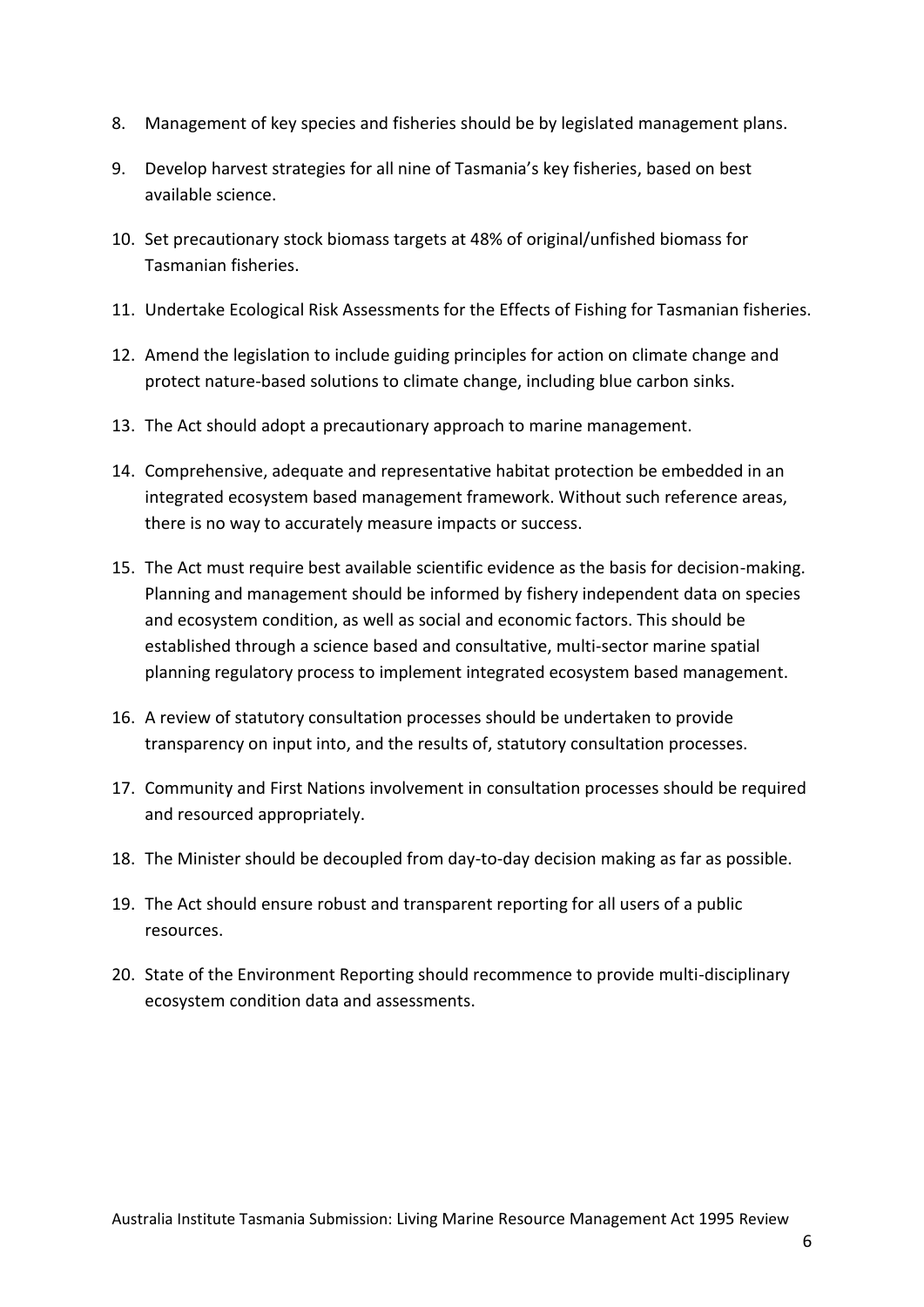## <span id="page-6-0"></span>**Introduction**

Tasmania is an island state; the ocean and coasts are embedded in our psyche. This connection to the sea is ancient – First Nations Tasmanians have cared for sea country for over 40,000 years. Tasmania has some of the highest levels of marine diversity and endemism in the world.<sup>1</sup> This is globally significant. Habitats supporting the rich variety of marine life include kelp forests, rocky reefs, seagrass beds, sponge gardens and open water, each with their own communities of fish, seabirds, marine mammals and invertebrates.

The multiple uses of Tasmania's marine environment vary from commercial uses such as fishing, aquaculture, ports and shipping, and emerging offshore industries, to a diverse range of cultural, tourism and recreational activities.

Tasmania's fishing and aquaculture industries make important contributions to state and national economies and employment in Tasmania. In 2017/18, Tasmania's fishing, aquaculture and associated processing industries contributed \$1.15 billion (directly and indirectly) to the Tasmanian economy. Combined, these sectors are estimated to employ 3,410 people on a full-time equivalent basis. 2

The UN Decade of Ocean Science for Sustainable Development and Australia's commitment to transformation through the High Level Panel for a Sustainable Ocean Economy, is building momentum for a more sustainable ocean economy. As the Blue Economy CRC points out, sustainable production and protection of habitats and biodiversity are core elements of a sustainable ocean economy.<sup>3</sup>

The Australia Institute Tasmania's submission addresses the Review's objectives to consider how effective the Act and associated instruments are at achieving protection, development and management of marine resources. It also addresses how 'future proof' the framework is, and what could be done to support a robust legislative regime in the future.

The Institute's response has focused on the objectives and scope of the Act and key settings in the overall fisheries management framework. It does not provide commentary on detailed regulatory settings. The Discussion Paper provides an excellent overview of the issues in relation to reviewing the Act. The discussion questions helped guide this submission and the full list of questions is compiled in Appendix A. Key topics were found

<sup>1</sup> Edyvane, K. S. (2000) *Tasmanian Marine Protected Areas Strategy Background Report* Department of Primary Industries, Water and Environment.

<sup>2</sup> Tasmanian Fisheries and Aquaculture Industry (2019) *2017/18: Economic Contributions Summary* FRDC project 2017-210.

<sup>3</sup> Blue Economy CRC (2022) *Tasmanian Salmon Symposium,* 

<https://blueeconomycrc.com.au/event/2022-tasmanian-salmon-symposium/>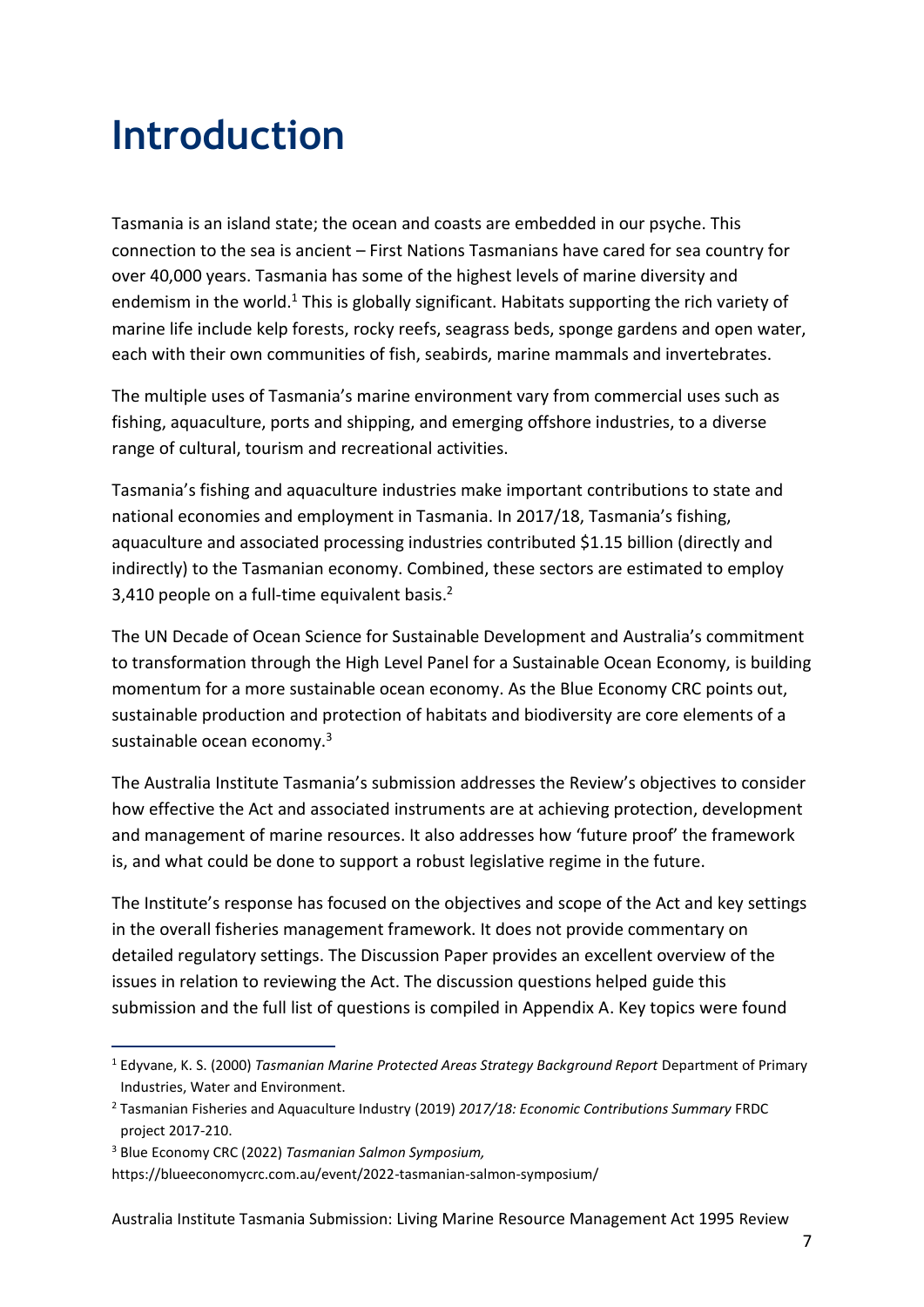across several of the discussion questions. To avoid repetition, this submission groups and responds to those topics under the following headings:

- 1. Effectiveness of the legislative regime
- 2. Objectives, scope and legislative design
- 3. First Nations rights
- 4. Marine resources and Tasmania's economy
	- Resource sharing and allocation
- 5. Management framework: effectiveness and improvements
	- Managing for climate resilience
	- A Precautionary approach
	- Habitat protection
	- Integrating science in decision-making
	- Consultation and decision-making: existing bodies and mechanisms
	- Reporting

### <span id="page-7-0"></span>**Tasmanians support action for healthy oceans**

Australia Institute research in 2021 found widespread community concern about the decline in health of Tasmania's coastal waters as well as a strong appetite for more Government action on the health of our oceans: 4

- A strong majority of Tasmanians (64%) are concerned that the health of Tasmania's coastal waters is declining.
- More than one in two (56%) agreed the Tasmanian Government is not doing enough to protect the health of our ocean.
- More than six in ten (63%) Tasmanians agreed that the expansion of salmon farms in Tasmania should be paused until industry standards are developed and current government inquiries and reviews into the industry have been completed.

<sup>4</sup> The Australia Institute (2021) *Polling: Majority of Tasmanians Want Pause of Tasmanian Salmon Farm Expansion* https://australiainstitute.org.au/post/polling-majority-of-tasmanians-want-pause-of-tasmaniansalmon-farm-expansion/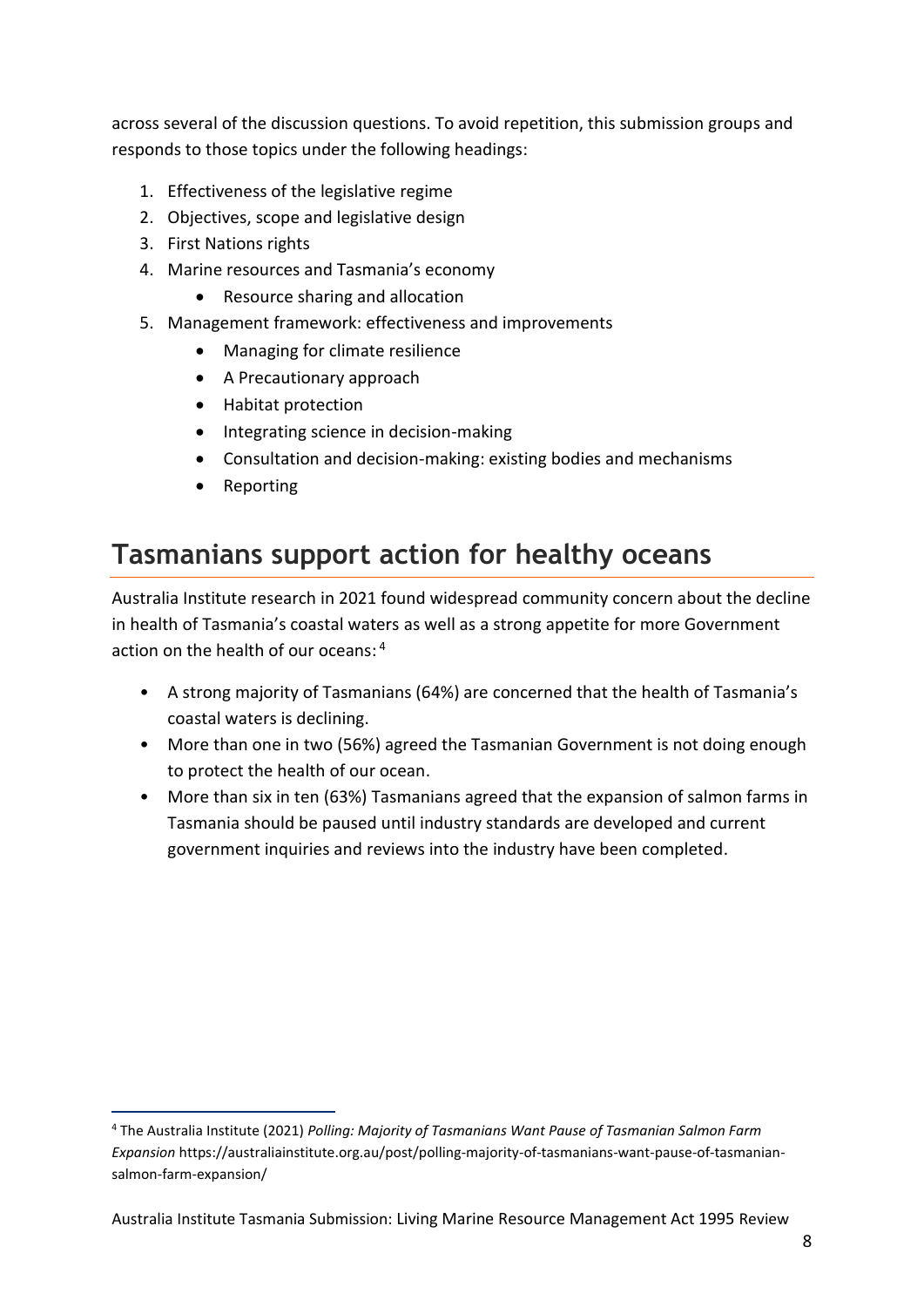## <span id="page-8-0"></span>**Effectiveness of the legislative regime**

The Living Marine Resources Management Act 1995 (the Act) is the primary legislation for administering the protection, development and management of living marine resources in State waters. This includes fisheries management, as well as protection of marine fish, including habitats and Aboriginal cultural fishing.<sup>5</sup>

As the Discussion Paper states, sustainable development is the cornerstone of the Act. Schedule 1 defines 'sustainable development' to mean managing the use, development, and protection of natural and physical resources in a way, or at a rate, which enables people and communities to provide for their social, economic, and cultural well-being, and for their health and safety while:<sup>6</sup>

- Sustaining the potential of natural and physical resources to meet the reasonably foreseeable needs of future generations; and
- Safeguarding the life-supporting capacity of air, water, soil, and ecosystems; and
- Avoiding, remedying, or mitigating any adverse effects of activities on the environment.

The Act has not achieved its objectives by any measure. Depleted fish stocks, ignored ecosystem flow-on effects, threatened species, paltry habitat protection, poor community returns, and a lack of community involvement in planning and management decisions, all demonstrate this Act is not achieving its goals. This, alongside increasing pressure from climate change, aquaculture operations, agricultural run-off, urban development, and population growth call for a fundamentally improved management framework.

### <span id="page-8-1"></span>**Depleted fish stocks**

Four out of nine (44%) of Tasmania's assessed commercially harvested scale-fish are either depleted or depleting, meaning that either they were historically overfished, or have current overfishing occurring. This is according to national assessments and highlighted by the Review.<sup>7</sup> A further three species are also depleted or depleting: abalone (in two out of five zones), scallops and giant crab, while shellfish are recovering from depletion. The status of

<sup>5</sup> Department of Natural Resources and Environment Tasmania (2022) *A Review of the Living Marine Resources Management Act 1995 Discussion Paper*, p8.

 $6$  Ibid, p12

<sup>7</sup> FRDC *Status of Australian Fish Stocks Reports 2020* SAFS Report (5th Edition)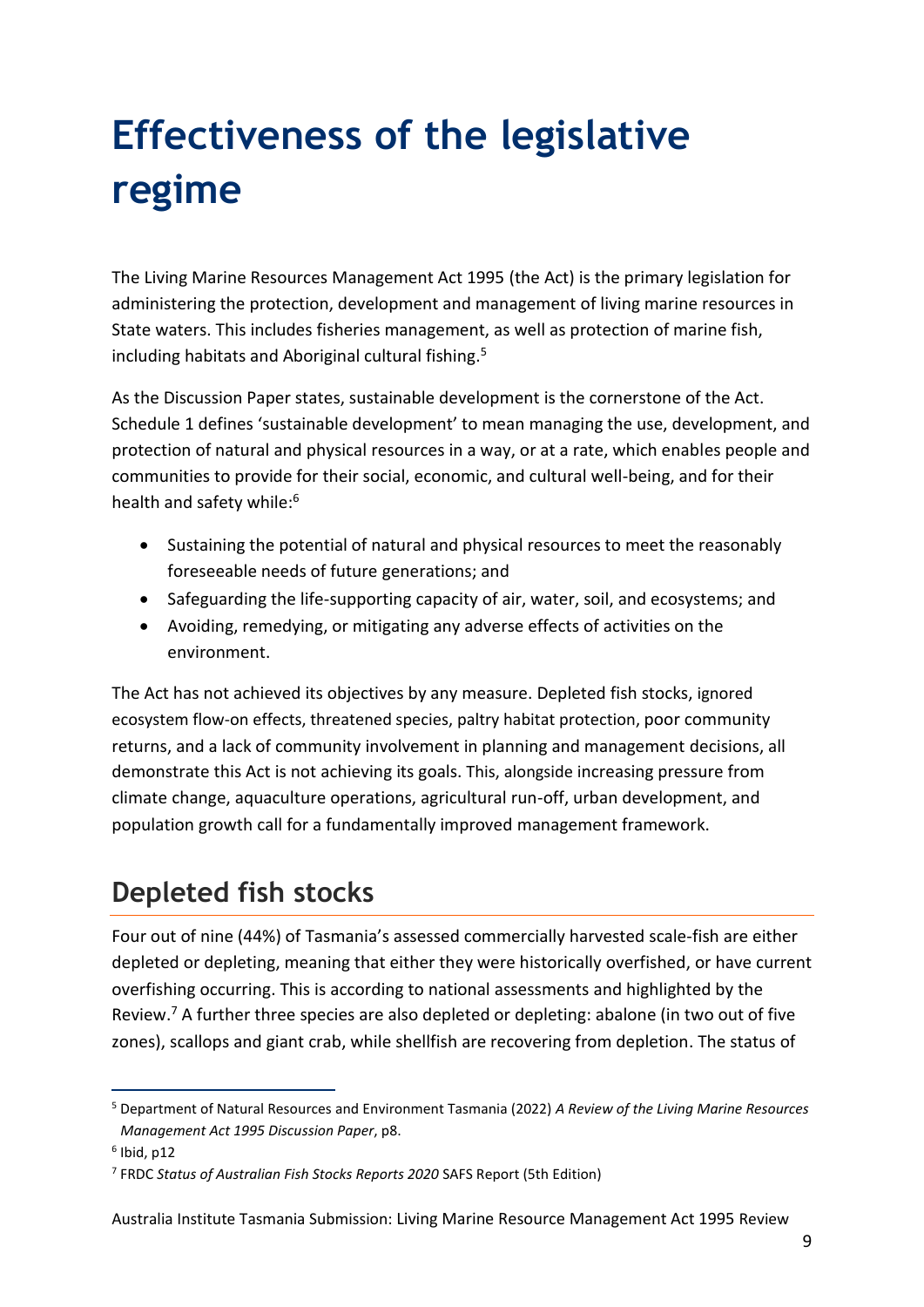two species of mackerel, non-native long-spined sea urchins, two periwinkle species, and rock lobster are classified as sustainable.

Recreational and commercial fishing of rock lobsters reduced their populations to historical lows of less than 10% of natural levels in 2011-12.<sup>8</sup> A harvest strategy has since been implemented with a goal to rebuild east coast stocks to greater than 20% of unfished levels by 2023. Biomass and catch rates in most areas are increasing, however, scientists remain concerned about some aspects of the stock and urge precautionary and conservative management action to rebuild stocks.<sup>9</sup>

Of the assessed species overall, eight out of 19 (42%) are classified as having depleted or depleting stocks. These assessments bring together biological, catch and effort information to determine their status, however, they are not ecosystem based assessments as they refer to individual species and do not account for flow-on effect to other dependent species.

Information on recreational fisheries in Tasmania is relatively sparse in comparison to commercial data. Detailed analyses of the Tasmanian recreational fisheries are available from the national surveys and state-wide surveys, the most recent of which was conducted in 2017-18. Additional data are provided by targeted surveys of the offshore recreational fishery and other research, along with recreational net licence numbers.<sup>10</sup>

### <span id="page-9-0"></span>**Ecosystem health**

It is difficult to have a thorough understanding of the health of Tasmania's living marine resources, beyond individual stock assessments for a few commercial species, and because environmental data is limited outside site-specific areas assessed for regulated activities.<sup>11</sup>

The Tasmanian Government has not conducted a state-wide assessment of the condition of Tasmania's marine environment for more than 12 years. This is despite a statutory requirement to produce State of the Environment Report (SOE) every 5 years.<sup>12</sup> The last Tasmanian SOE Report was produced in 2009 by the independent Tasmanian Planning Commission to assess the sustainable use of ecosystems, including their condition, pressures and trends. SOE Reports are important for their data on ecosystem health, advice

<sup>&</sup>lt;sup>8</sup> Institute for Marine and Antarctic Studies University of Tasmania. Long-spined sea urchin (Centrostephanus Rodgersii). https://www.imas.utas.edu.au/research/fisheries-and-aquaculture/fisheries/Long-spined-seaurchin-Centrostephanus-Rodgersii#Reduce the Risk.

<sup>&</sup>lt;sup>9</sup> FRDC Status of Australian Fish Stocks Reports 2020 SAFS Report (5th Edition)

<https://www.fish.gov.au/report/294-Southern-Rock-Lobster-2020>

<sup>10</sup> Krueck, N., Hartmann, K. & Lyle, J. (2020) *Tasmanian Scalefish Fishery Assessment 2018/19*.

<sup>11</sup> Evans, K., Bax, N. & Smith, D. C. (2017) *Australia state of the environment 2016: marine environment,* 

*independent report to the Australian Government Minister for Environment and Energy.* 

<sup>12</sup> [State Policies and Projects Act 1993,](https://www.legislation.tas.gov.au/view/html/inforce/current/act-1993-065) s.29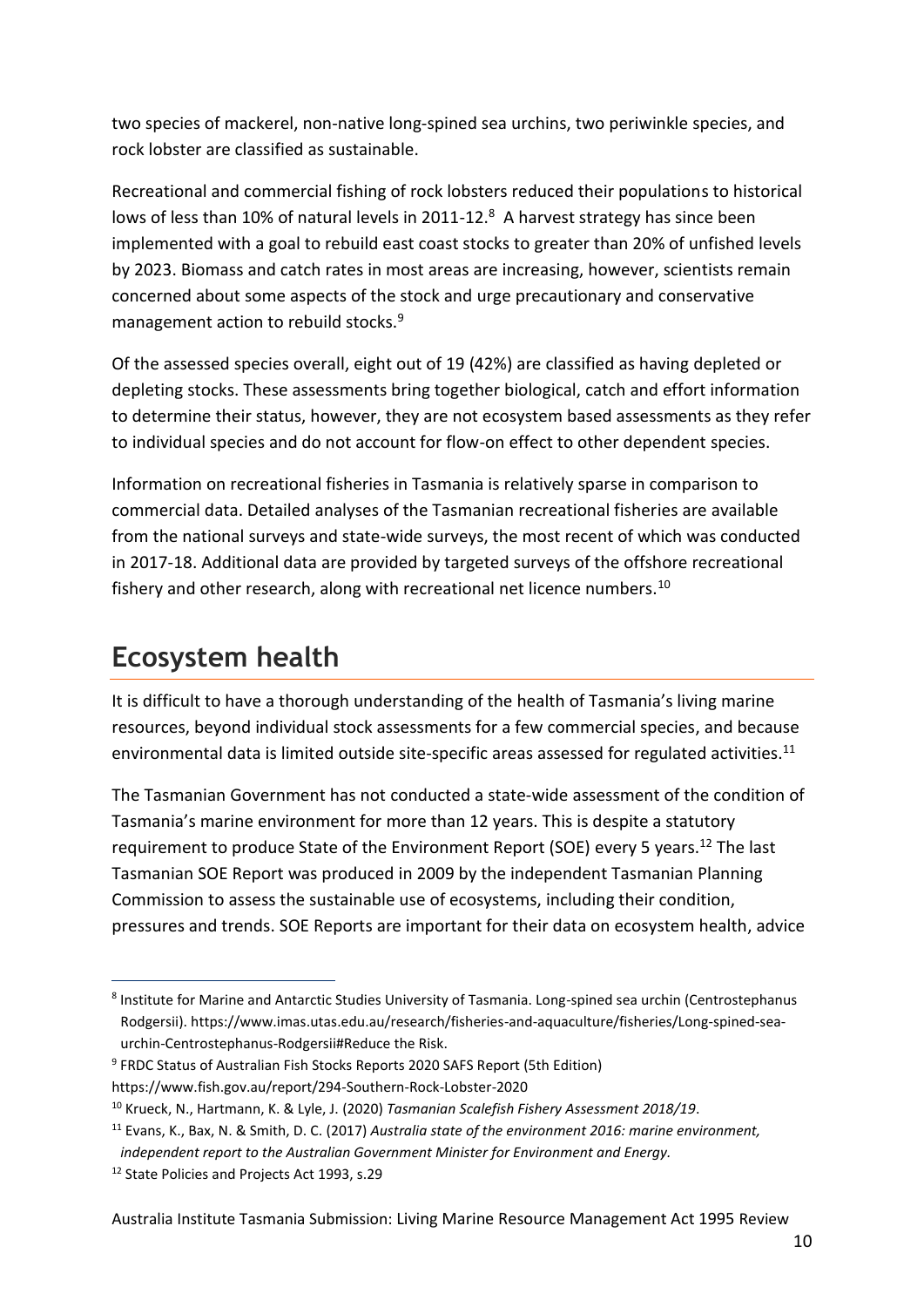on whether management objectives are being achieved and recommendations for responsive actions.

According to the 2009 report, it was not possible then to describe the status or trends in the conditions of estuarine, coastal and marine ecosystems due to insufficient information being available.<sup>13</sup> Similarly, the distribution and impacts of introduced marine species went unreported in any detail other than that they were increasing. The report identified issues associated with a lack of whole of government direction in environmental policies and recommended improved alignment across government. The development of a comprehensive environmental policy framework was recommended, including a risk assessment based approach and a long-term strategic environmental management plan.

Sustainability reporting has evolved since 2009 and modern assessments are multidisciplinary, including human aspects and the linkages between marine ecosystems, economies and institutional systems. 14

There is a lot we do know about the health of Tasmania's marine life. The Australian State of the Environment Report (2016) classifies most of Tasmania's marine bioregions' ecological conditions as slightly to moderately disturbed, including areas identified as having high ecological value. A few isolated areas that have been affected by significant land-based activities are classified as highly disturbed.<sup>15</sup> The next Australian SOE Report is due out in 2022.

Introduced species are preying on native invertebrates, including commercial species (e.g. the Northern Pacific starfish, *Asterias amurensis,* preys on shellfish), and altering seabed habitats and communities (e.g. the New Zealand screw shell, *Maoricolpus roseus*).<sup>16</sup> Other marine pests include Wakame–Japanese Kelp (*Undaria pinnatifida*) and the European Green Crab (*Carcinus maenas*).

### <span id="page-10-0"></span>**Species at risk**

Australia Institute research in late 2020 found at least 40 marine species occurring in Tasmania are considered to be threatened under state or national legislation, with more listed as protected migratory and marine species. Threatened species listed under the *Threatened Species Protection Act 1995* included 22 sea and shorebirds, three fish, one shark, one skate, five whales, four turtles, three seals, and one seaweed/alga. An additional

<sup>13</sup> Tasmanian Planning Commission (2009) *State of the Environment Report: Tasmania 2009*.

<sup>14</sup> Alexander, K. A. *et al.* (2019) Progress in integrating natural and social science in marine ecosystem-based management research. *Marine and Freshwater Research* **70**, 71–83

<sup>15</sup> Evans, K., Bax, N. & Smith, D. C. (2017) *Australia state of the environment 2016: marine environment, independent report to the Australian Government Minister for Environment and Energy.*   $16$  Ibid.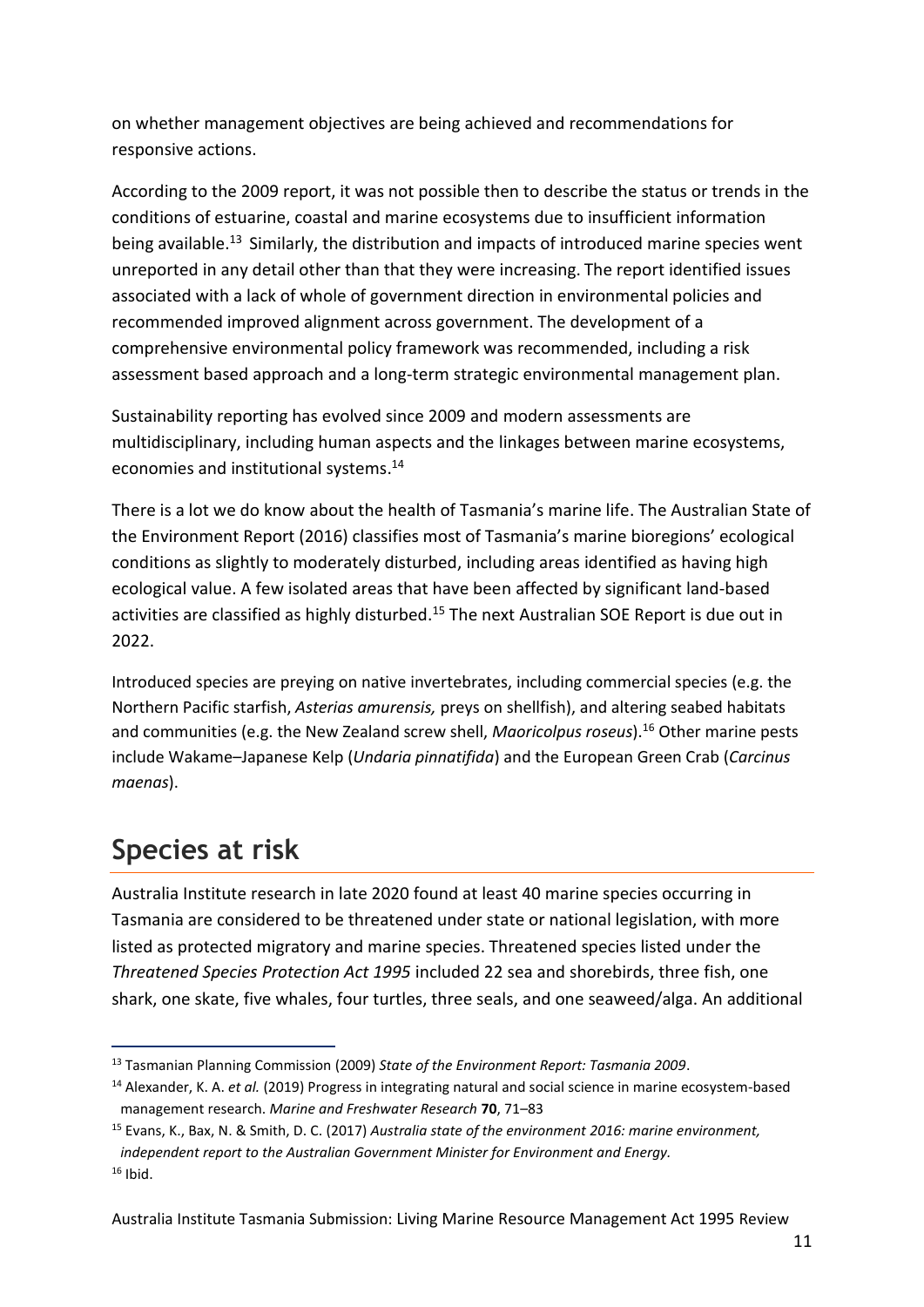range of species found here are listed as globally Threatened, including fish, seabird and shorebird species, while some areas occupied by threatened species are also listed as Critical Habitat at a national level.

Tasmania has the unfortunate dual distinction of recording Australia's first documented marine animal extinction, the Derwent River Seastar (*Marginaster littoralis*),<sup>17</sup> and the first ever marine bony fish to be listed as extinct (Smooth Handfish, *Sympterichthys unipennis*).<sup>18</sup>

### **Loss of kelp forests**

Over 95% of Tasmania's giant kelp forests have been lost over recent decades, to be replaced by forests of the smaller *Ecklonia radiata*, or by vast expanses of moonscape-like habitat thanks to hungry invasive sea urchins, called 'urchin barrens'.<sup>19</sup> Despite it being listed since 2012, there is still no Recovery or Threat Abatement Plan prepared for this community. 20

In 2012, Giant Kelp Marine Forests of South-east Australia became the first marine community to be listed as endangered under the *Environment Protection and Biodiversity Conservation Act 1999* (EPBC Act). Overgrazing by urchins has exacerbated the impacts of the changes in the East Australian Current.<sup>21</sup>

While climate change has enabled the southward migration of the *Centrostephanus* urchins, their local proliferation is also linked to overfishing of large southern rock lobster, their primary predator in Tasmania.<sup>22</sup>

<sup>17</sup> Eulogy for a seastar, Australia's first recorded marine extinction. https://theconversation.com/eulogy-for-aseastar-australias-first-recorded-marine-extinction-103225.

<sup>18</sup> IUCN (2020) *Sympterichthys unipennis* (Smooth Handfish),

https://www.iucnredlist.org/species/123423283/123424374.

<sup>19</sup> Ling, S. & Keane, J. *Resurvey of the longspined sea urchin (Centrostephanus rodgersii) and associated barren reef in Tasmania*.

https://www.researchgate.net/publication/331008132 Resurvey of the Longspined Sea Urchin Centroste phanus rodgersii and associated barren reef in Tasmania (2018).

<sup>&</sup>lt;sup>20</sup> Department of the Environment. Threatened Ecological Community Profile — Giant Kelp Marine Forests of South East Australia[. http://www.environment.gov.au/cgi-bin/sprat/public/publicshowcommunity.pl?id=107](http://www.environment.gov.au/cgi-bin/sprat/public/publicshowcommunity.pl?id=107)

 $21$  Ling, S. D., Johnson, C. R., Frusher, S. D. & Ridgway, K. R. (2009) Overfishing reduces resilience of kelp beds to climate-driven catastrophic phase shift. *Proceedings of the National Academy of Sciences of the United States of America* **106**, 22341–22345

<sup>&</sup>lt;sup>22</sup> Ling, S. D., Johnson, C. R., Frusher, S. D. & Ridgway, K. R. (2009). Overfishing reduces resilience of kelp beds to climate-driven catastrophic phase shift. *Proceedings of the National Academy of Sciences of the United States of America* **106**, 22341–22345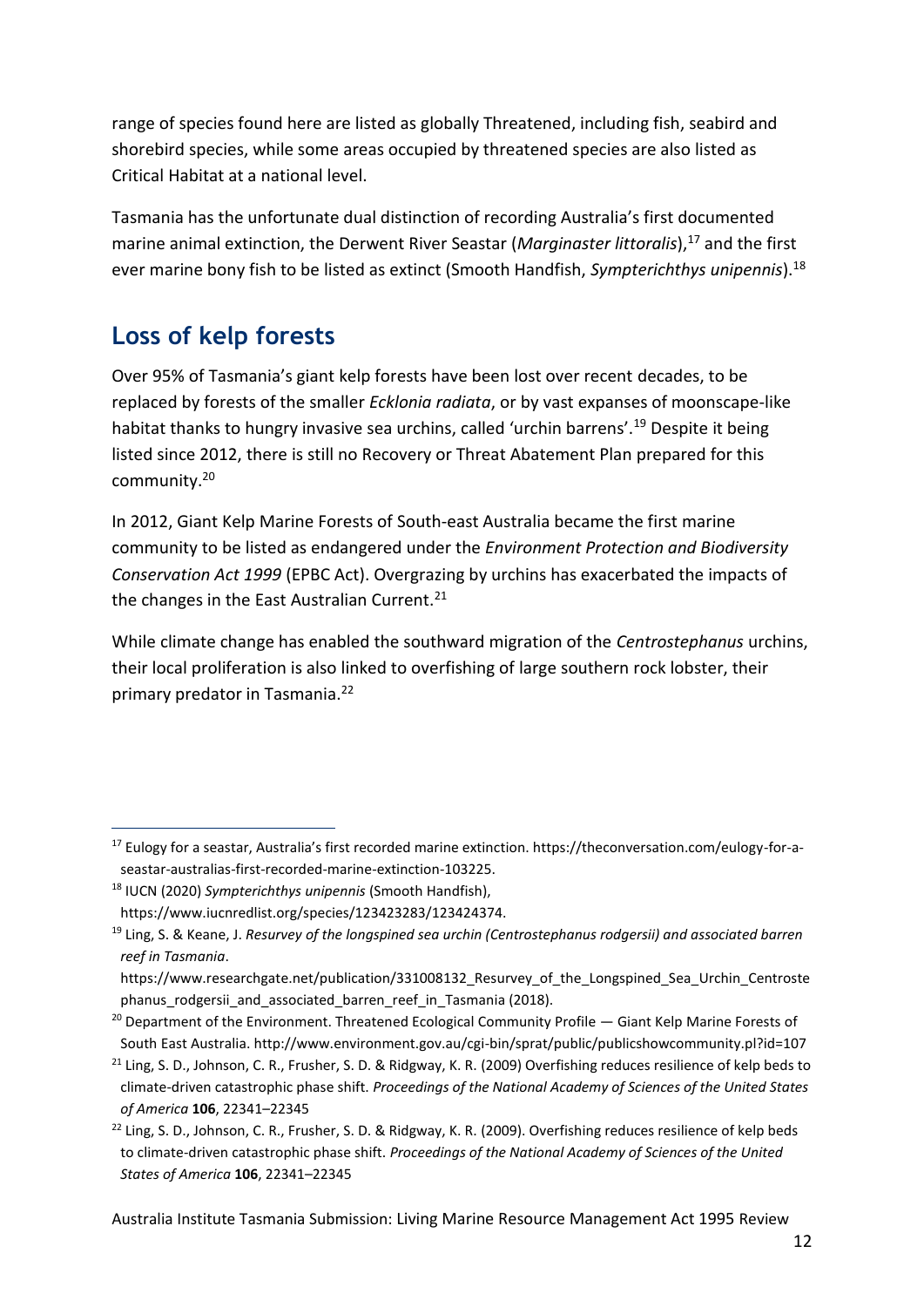As noted above, recreational and commercial fishing of rock lobsters reduced their populations to historical lows of less than 10% of natural levels in 2011-12.<sup>23</sup>

Giant kelp forests form surface canopies and support some of the most productive and diverse ecosystems on Earth. It is difficult to quantify the full value of Tasmania's kelp forests. They are highly valuable for fisheries, particularly rock lobster and abalone fisheries. Beyond this, their effect on coastal food-webs is positive for recreational fishing, ecotourism and recreation (e.g. scuba-diving), especially for coastal communities.<sup>24</sup> Kelp forests also take up carbon dioxide (CO2) through photosynthesis, acting as carbon sinks to reduce local seawater acidity and increase dissolved oxygen. Kelp is also important to First Nations Tasmanians for a range of purposes including ceremonial, medicinal, clothing, food, shelter, and as domestic devices.

In 2018, urchin barrens covered approximately 15% of reefs on Tasmania's east coast.<sup>25</sup> This has had a devastating effect on native lobster populations, and therefore on Tasmania's valuable lobster fishery.

### <span id="page-12-0"></span>**Habitat protection**

Part 5, Division 2 and 3 of the Act have never been used. This section provides for the establishment of marine resources protected areas and for habitat protection plans. Appropriately-designed and managed protected areas offer an effective, efficient, and publicly acceptable tool to achieve scientific, fisheries and/or biodiversity conservation purposes.<sup>26, 27</sup> Their design may differ according to the objectives they are trying to achieve.

Temporal and gear closures are implanted through other mechanisms in the Act and marine protected areas are currently declared under the Nature Conservation Act (NCA) 2002 (with fishing restrictions made in rules and regulations under the Act). These do not adequately address the objective of habitat protection in this Act. Protected areas declared under the

<sup>&</sup>lt;sup>23</sup> Institute for Marine and Antarctic Studies University of Tasmania. Long-spined sea urchin (Centrostephanus Rodgersii). https://www.imas.utas.edu.au/research/fisheries-and-aquaculture/fisheries/Long-spined-seaurchin-Centrostephanus-Rodgersii#Reduce the Risk.

<sup>&</sup>lt;sup>24</sup> Bennett, S. *et al.* (2016) The "Great Southern Reef": Social, ecological and economic value of Australia's neglected kelp forests. *Marine and Freshwater Research* **67**, 47–56

<sup>25</sup> Ling, S.D. and Keane, J.P. (2018) *Resurvey of the longspined sea urchin (Centrostephanusrodgersii) and associated barren reef in Tasmania*. Institute for Marine and Antarctic Studies Report. University of Tasmania, Hobart. 52 p

<sup>26</sup> Edgar GJ, Ward TJ, Stuart‐Smith RD. *Weaknesses in stock assessment modelling and management practices affect the sustainability of fisheries.* Aquatic Conserv: Mar Freshw Ecosyst. 2019;1–7. https://doi.org/10.1002/aqc.3161

<sup>27</sup> Edgar GJ, Ward TJ, Stuart‐Smith RD. *Rapid declines across Australian fishery stocks indicate global sustainability targets will not be achieved without an expanded network of 'no‐fishing' reserves*. Aquatic Conserv: Mar Freshw Ecosyst. 2018;1–14.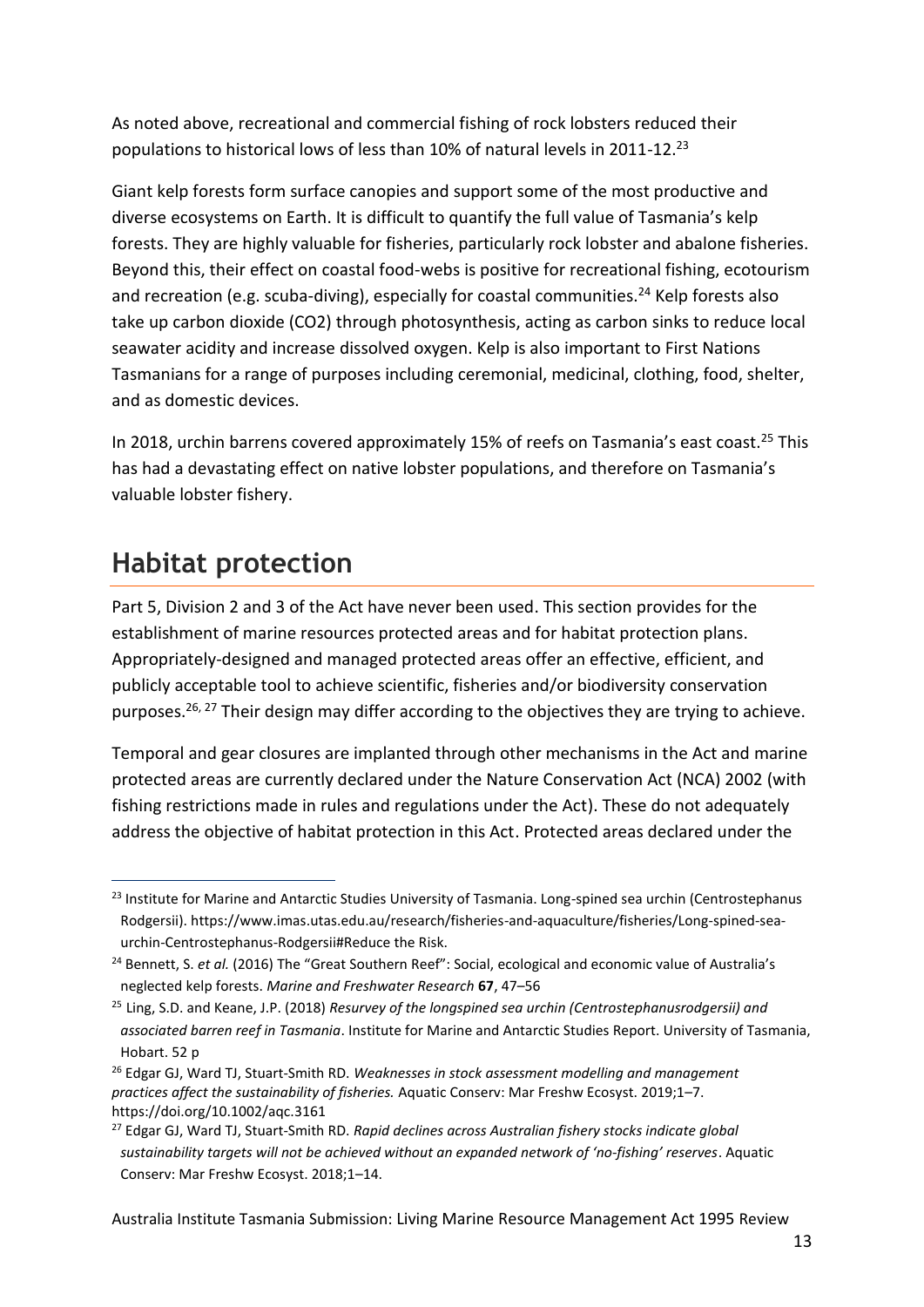NCA comprise approximately 1.1% of state waters with high levels of protection and 2.7% with partial protection. 28

### <span id="page-13-0"></span>**Aquaculture impacts**

National and state inquiries into aquaculture have seen the environmental impacts of salmon farming raised as key concerns. These include: a 2015 Senate Inquiry into the Finfish Aquaculture Industry in Tasmania, a 2021 House of Representatives Australian Aquaculture Sector Inquiry, and the 2019 Tasmanian Legislative Council inquiry into Fin Fish Farming, which is still yet to report.

The Legislative Council Inquiry received 224 written submissions. <sup>29</sup> Many submissions highlighted a wide range of concerns regarding ecosystem impacts associated with the scale and pace of development. These included higher nutrient loads affecting macroalgal assemblages on reefs some distances from farms, impacts arising from jellyfish and algal blooms, seal relocations, biosecurity risks, impacts on rare, threatened, and endangered species, and marine debris.

Jellyfish blooms are an emerging phenomenon in Tasmania and elsewhere. They arise from a feedback mechanism resulting from warmer waters and increased nutrient loads arising from rapid expansion of fish farms in Tasmania. They affect everything in the ecosystem as well as aquaculture species by directly feeding on fish well as on eggs and larvae of all marine species. 30

The environmental disaster in Macquarie Harbour in 2017-18 saw significantly reduced dissolved oxygen levels, an abundance of Dorvilleid worms (reliable indicators of anoxia in the benthos), outbreaks of fish diseases, and mass mortality events.<sup>31</sup> This was driven by overstocking and a reverse precautionary approach in the management of salmon farms. It not only affected salmon farms (in May 2015 Petuna lost 85,000 fish because of low levels of dissolved oxygen) and the immediate marine environment but also a section of the Tasmanian Wilderness World Heritage Area. The health of the harbour, and its threatened and endangered species, were also severely impacted.<sup>32</sup>

<sup>28</sup> Wescott, G. & Fitzsimons, J. (2016) *Big, Bold and Blue: Lessons from Australia's Marine Protected Areas*. CSIRO Publishing.

<sup>&</sup>lt;sup>29</sup> Legislative Council Sessional Committee Government Administration A Sub-Committee Fin Fish Farming in Tasmania Inquiry https://www.parliament.tas.gov.au/ctee/Council/GovAdminA\_Fin.html

<sup>&</sup>lt;sup>30</sup> Gershwin, L. (2019) Submission GAA/FIN 40 to the Legislative Council Sessional Committee Government Administration A Sub-Committee Fin Fish Farming in Tasmania Inquiry.

<sup>&</sup>lt;sup>31</sup> Kirkpatrick et al, 'The reverse precautionary principle: science, the environment and the salmon aquaculture industry in Macquarie Harbour, Tasmania, Australia', *Pacific Conservation Biology* 25(1).  $32$  Ibid.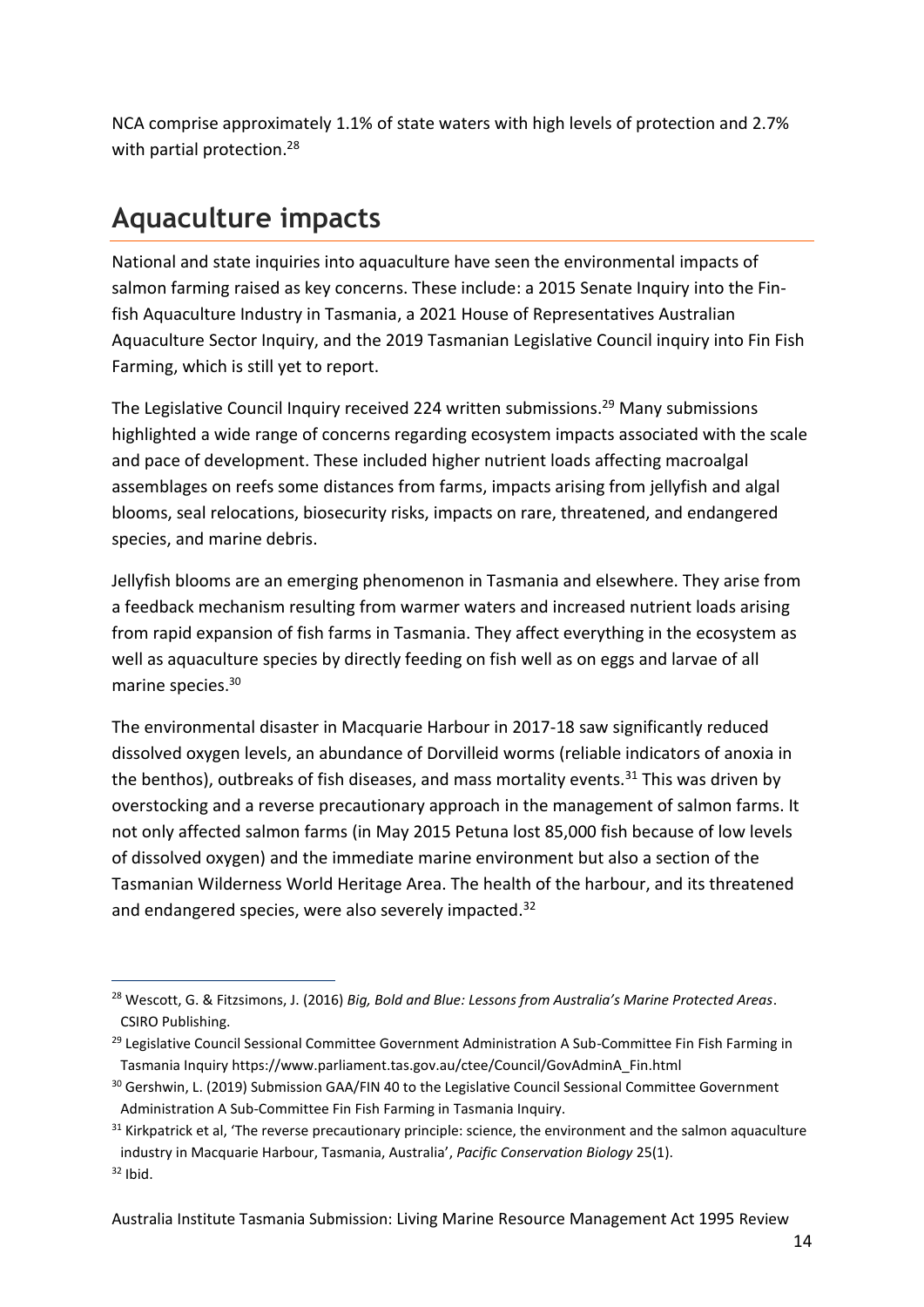Marine spatial planning as used by this industry is sector specific, which is not actually marine spatial planning by its usual definition. Marine spatial planning should include all sectors and values and when used correctly is an excellent way to plan for the various uses of Tasmania's ocean resources as they continue to expand and compete with one another in the future. It is a key tool in implementing integrated ecosystem based management.

### <span id="page-14-0"></span>**Pollution**

Land-based activities including the expansion and intensification of agriculture, pollution from runoff from industry, along with changes to freshwater and sediment flows, are also impacting the health of our marine environment.<sup>33</sup>

Plastic pollution poses another threat to marine life and further challenges for managers. It transcends jurisdictional borders and all sectors of society. Scientists continue to describe the magnitude of the problem – from killing seabirds and turtles, to polluting beaches and waterways.

### <span id="page-14-1"></span>**Climate change impacts**

The various uses of Tasmania's ocean will continue to expand and compete with one another. Climate change is adding to, and in some cases exacerbating, previously existing stressors. Commercial and recreational fishing pressures will continue, as will the impacts of aquaculture. Land-based activities including the expansion and intensification of agriculture, pollution from runoff from industry, along with changes to freshwater and sediment flows, will continue impacting the health of our marine environment in the future.

The task of this review is to identify the best legislative and management framework to keep marine ecosystems healthy under these future challenges, for without the resource there is no industry or other sectors.

The Australian Academy of Science estimates that over the past decade, more than 40% of Australia's marine habitats have been severely impacted by extreme climate events.<sup>34</sup> This has impacted coastal protections and is reshaping local ecosystems.

The east coast of Tasmania is a recognised hotspot for changes occurring as a result of climate change. Scientists estimate these waters are warming almost four times faster than

<sup>33</sup> Ogier, E. & Macleod, C. K. (2013). *Your Marine Values: Public Report*. *IMAS Technical Report*

<sup>&</sup>lt;sup>34</sup> Future Earth Australia (2021). *Sustainable oceans and coasts national strategy 2021-2030.* Australian Academy of Science, Canberra, Australiahttps://www.futureearth.org.au/publications/sustainable-oceansand-coasts-strategy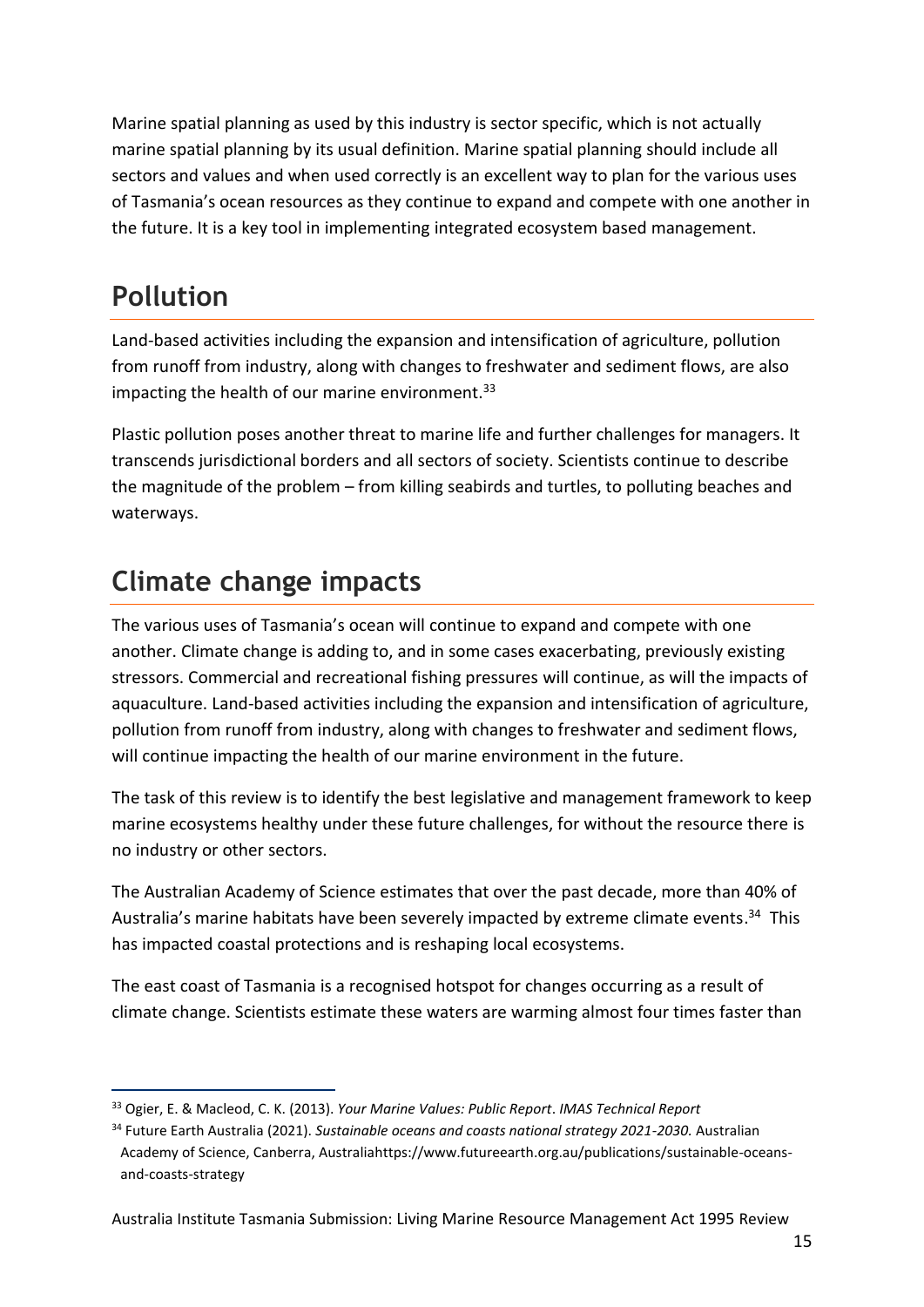the global average and this is projected to continue.<sup>35</sup> The warmer, nutrient poor waters of the East Australian Current are flowing farther south and staying longer.<sup>36</sup> There are substantial changes in species distributions and some species ranges are shrinking, posing serious risk of extinction.<sup>37</sup> Professor Gretta Pecl of IMAS/UTAS has conducted extensive research on the magnitude changes to the marine environment from Tasmania's warming waters, including:<sup>38</sup>

- 1. 50% of intertidal species have extended their ranges south over the last 50 years.
- 2. Dozens of fish species have major distributional changes.
- 3. 85% of seaweeds are found further poleward on the east coast compared to 1940.
- 4. The so-called Gloomy Octopus expanding its range from the mainland, and is now found in high enough numbers in Tasmania to be commercially fished.
- 5. The poleward expansion of *Centrostephanus* sea urchins leading to the decimation of kelp forests.

<sup>35</sup> Bennett, S. *et al.* (2016) The "Great Southern Reef": Social, ecological and economic value of Australia's neglected kelp forests. *Marine and Freshwater Research* **67**, 47–56

<sup>36</sup> Johnson, C. R. *et al.* (2011) Climate change cascades: Shifts in oceanography, species' ranges and subtidal marine community dynamics in eastern Tasmania. *Journal of Experimental Marine Biology and Ecology* **400**, 17–32

<sup>&</sup>lt;sup>37</sup> Pecl, G. T. *et al.* (2017) Biodiversity redistribution under climate change: Impacts on ecosystems and human well-being. *Science* 355

<sup>&</sup>lt;sup>38</sup> Pecl, G. (2019) Climate-driven species redistribution in marine coastal systems, ICES annual meeting, 9-12th September, Gothenburg, Sweden.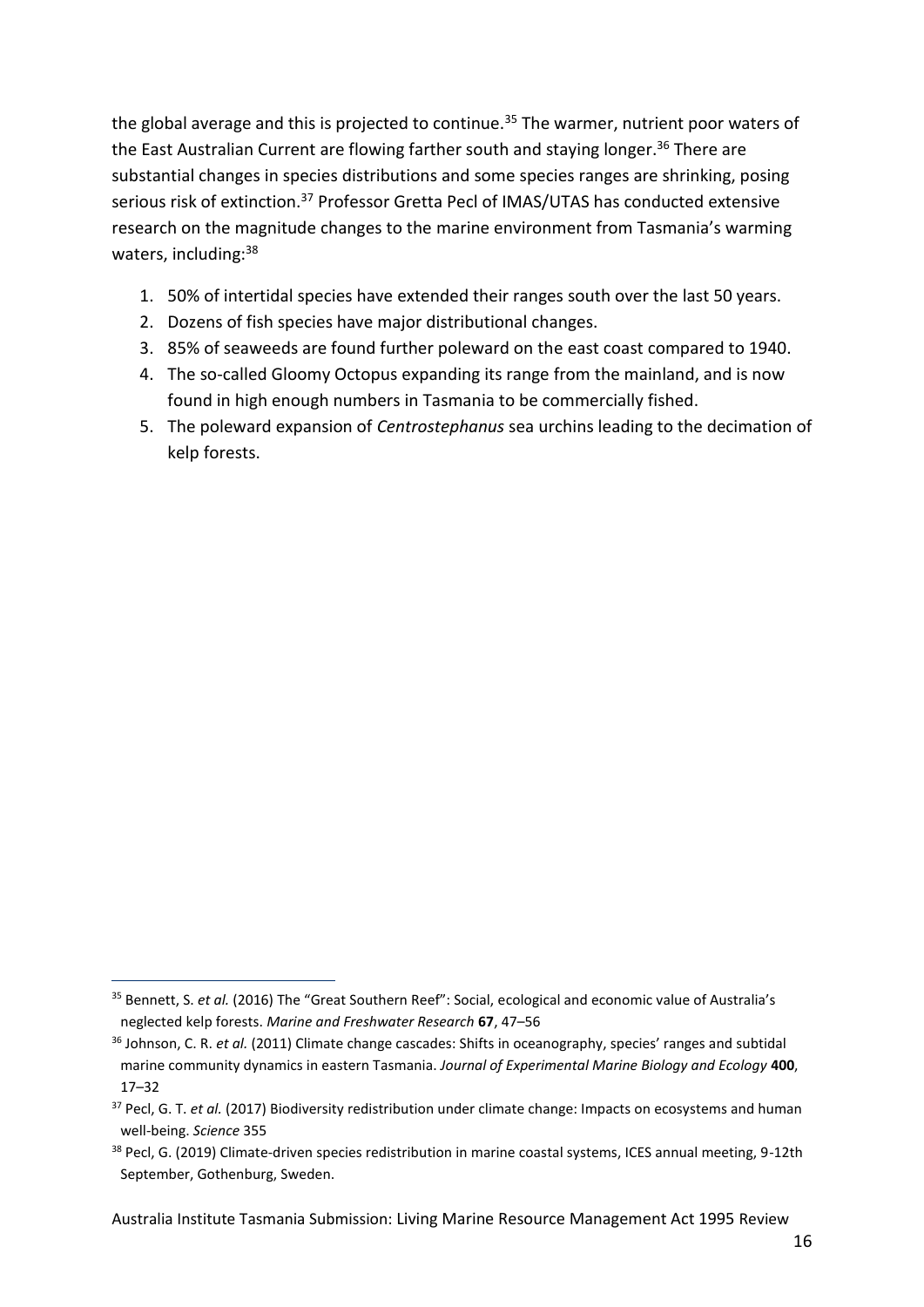## <span id="page-16-0"></span>**Objectives, scope and legislative design**

The Living Marine Resources Management Act 1995 (the Act) is the primary legislation for administering the use, development, and protection of living marine resources in Tasmania's State waters. This includes fisheries management, as well as protection of marine fish, including habitats and Aboriginal cultural fishing.<sup>39</sup>

The objectives of the Act and Tasmania's Resources Management and Planning System and the intent of ecologically sustainable development remain relevant, however, its articulation should be improved, mandates strengthened and key additional objectives included.

The Act facilitates a sector-based approach to governance of the marine environment. Sector-based management has four important limitations: it fails to address compounding pressures, resolve trade-offs among objectives, coordinate management across agencies or combine ecological, social, cultural, and economic considerations simultaneously.<sup>40</sup> Modern resource management establishes integrated ecosystem based frameworks which address these limitations  $41,42$ 

Integrated ecosystem based management encompasses the interconnectedness of natural systems. They provide a holistic approach that recognises all the interactions within an ecosystem rather than considering a single species or issue in isolation.<sup>43</sup> At their core, they recognise that:

"Management is essentially the management of human behaviour associated with extraction of human benefits, and that in using the resources of the ocean there will always be conflicting interests that need to be resolved."44

<sup>39</sup> Department of Natural Resources and Environment Tasmania (2022) *A Review of the Living Marine Resources Management Act 1995 Discussion Paper*, p8.

<sup>40</sup> Stephenson, R. L. *et al.* (2019) A practical framework for implementing and evaluating integrated management of marine activities. *Ocean and Coastal Management* 177, 127–138

<sup>41</sup> Smith, D. C. *et al.* (2017) Implementing marine ecosystem-based management: Lessons from Australia. *ICES Journal of Marine Science* 74, 1990–2003

<sup>42</sup> Vince, J. (2014) Oceans governance and marine spatial planning in Australia. *Australian Journal of Maritime & Ocean Affairs* 6, 5–17

<sup>43</sup>[National Oceanic and Atmospheric Administration](https://www.noaa.gov/) (2022) *Understanding Ecosystem-Based Fisheries Management* https://www.fisheries.noaa.gov/insight/understanding-ecosystem-based-fisheries-management

<sup>44</sup> Bernal, P.A., 2015. State ocean strategies and policies for the open ocean. In: Stephenson, R. L. *et al.* (2019) A practical framework for implementing and evaluating integrated management of marine activities. *Ocean and Coastal Management* **177**, 127–138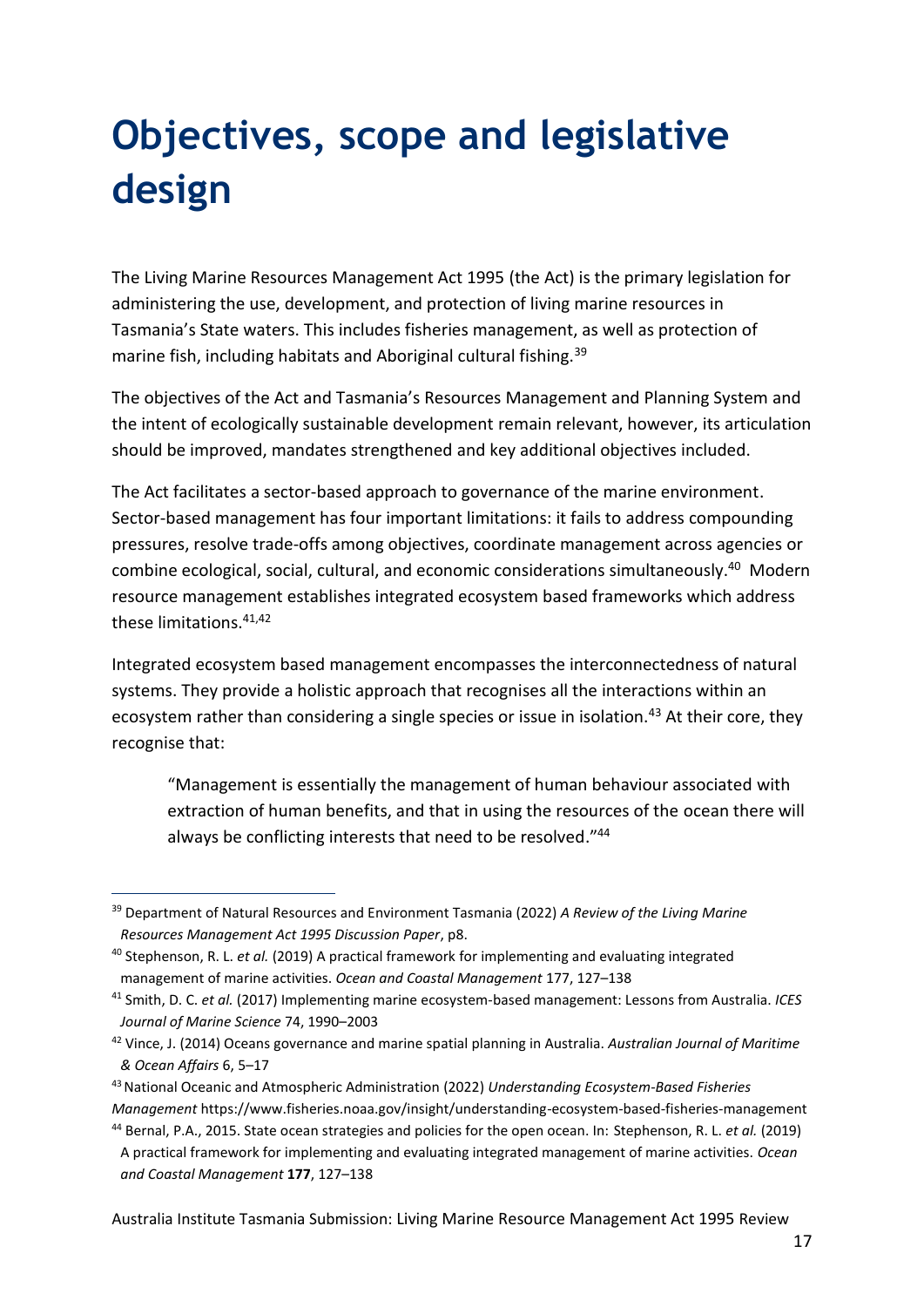Leading Tasmanian researchers from across IMAS, CMS, CSIRO and UTAS, and their international colleagues, have developed a framework to help guide the practical implementation of integrated management which they define as:

'An approach that links (integrates) planning, decision making and management arrangements across sectors in a unified framework, to enable a more comprehensive view of sustainability and the consideration of cumulative effects and trade-offs.'<sup>45</sup>

The Australian Academy of Science has convened leaders across expertise, sectors, and the nation and prepared the *National Sustainable Oceans and Coasts Strategy 2021-2030*. The Strategy presents a cross-sectoral plan for achieving sustainable oceans and coasts across Australia by 2030. It provides a thoughtful and innovative way forward for governments and a roadmap for healthy oceans and coasts, integrating across catchments, coast and into the ocean.<sup>46</sup> At the 2021 National Coast to Coast Conference, the Australia Institute Tasmania played a key role bringing over 300 natural resource managers and practitioners together to endorse the Strategy.<sup>47</sup>

Two states, NSW and Victoria, and the cross-jurisdictional Federal-Queensland management of the Great Barrier Reef, are leading the way in Australia in implementing integrated ecosystem based management. NSW and Victoria have repealed past legislation, replacing it with legislation that includes integration in their objects, guidelines and associated policies and strategies. 48

The Victorian *Marine and Coastal Act 2018* provides a simple, more integrated and coordinated approach to planning and managing the marine and coastal environment. It establishes a whole-of-government approach to protect and manage Victoria's marine and coastal environment; and provides for integrated and co-ordinated policy, planning, management, decision making and reporting across catchment, coastal and marine areas. It requires the establishment of objectives and guiding principles for ecologically sustainable planning, management and decision-making under the Act; a Marine and Coastal Council; the preparation of a Marine and Coastal Policy, a Marine and Coastal Strategy, and a State of the Marine and Coastal Environment Report; and provides for regional partnerships, management plans, effective community engagement and education in planning and

<sup>45</sup> Stephenson, R. L. *et al.* (2019). A practical framework for implementing and evaluating integrated management of marine activities. *Ocean and Coastal Management* **177**, 127–138

<sup>46</sup> Future Earth Australia (2021). *Sustainable oceans and coasts national strategy 2021-2030.* Australian Academy of Science, Canberra, Australia https://www.futureearth.org.au/publications/sustainable-oceansand-coasts-strategy

<sup>47</sup> Australia Institute Tasmania (2021) *Marine and coastal leaders call for national strategy to protect oceans*  https://australiainstitute.org.au/post/marine-and-coastal-leaders-call-for-national-strategy-to-protectoceans/

<sup>48</sup> Ibid, p 31.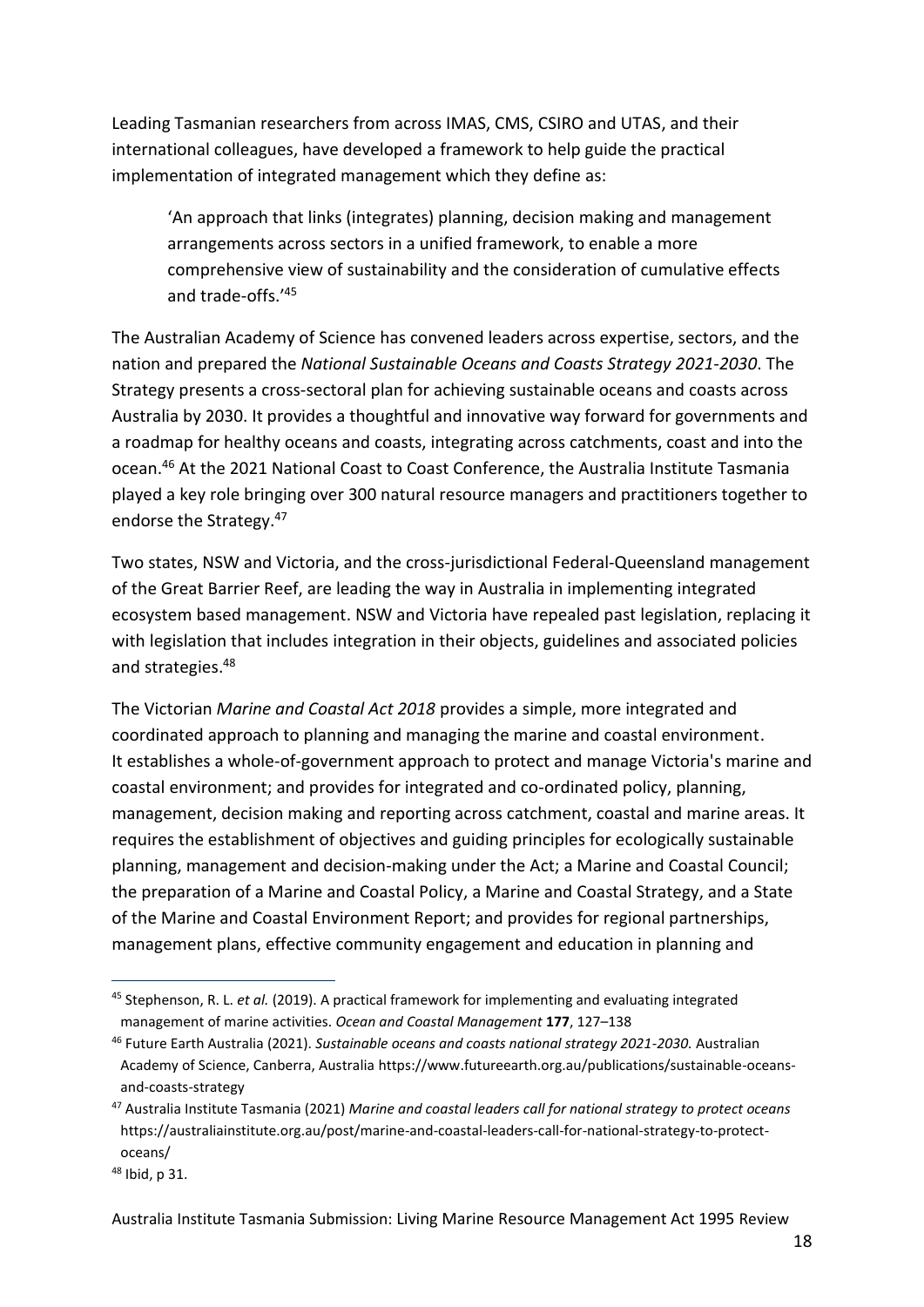management; and amending other Acts to provide for integrated and co-ordinated management of the marine and coastal environment. 49

The accompanying Victorian Marine and Coastal Policy (2020) includes a marine spatial planning framework to guide integrated and coordinated long term planning and management of the marine environment. A wealth of resources have been produced by the Victorian Government to facilitate implementation of the Act.<sup>50</sup>

There is also a pressing need to review and update Tasmania's Coastal Policy (1996), which has been largely ignored for the past two decades. This should be brought into an overarching framework for integrated management.

Marine spatial planning, by definition, includes all sectors and values. This tool, used correctly, is an excellent way to plan for the various uses of Tasmania's ocean resources as they continue to expand and compete with one another in the future. It is a core element of integrated ecosystem based management.

Tasmanians have many objectives for the use and conservation of marine ecosystems and services, which often compete and can lead to conflict. Integrated management recognise this and provide opportunities for conflict resolution and resource sharing, allowing for biodiversity conservation and sustainable use of marine resources. Without them, unresolved conflict and sub-optimal outcomes are almost assured.

#### **Recommendation 1:**

Government commitment to establish an overarching legal and policy framework for integrated ecosystem based management, which identifies current and future uses of Tasmania's coastal waters for all uses, users and values. A legal framework such as Victoria's Marine and Coastal Act 2018 could be implemented to achieve this.

#### **Recommendation 2:**

Objectives of the Act must be clear with a focus on what is required to achieve Ecologically Sustainable Development (ESD) and Integrated Ecosystem Based Management (IEBM) outcomes, and particular regard to environmental sustainability, for without the resource there is no industry or other sectors. There is a need to ensure an economic focus also to encourage profitability and minimise the incentives for illegal activity due to poor

<sup>49</sup> Victorian Government (2021) *Marine and Coastal Act 2018*,

https://content.legislation.vic.gov.au/sites/default/files/2021-06/18-26aa005%20authorised.pdf <sup>50</sup> Victorian Government (2021) *Marine and Coastal Act 2018*,

https://www.marineandcoasts.vic.gov.au/marine-and-coastal-act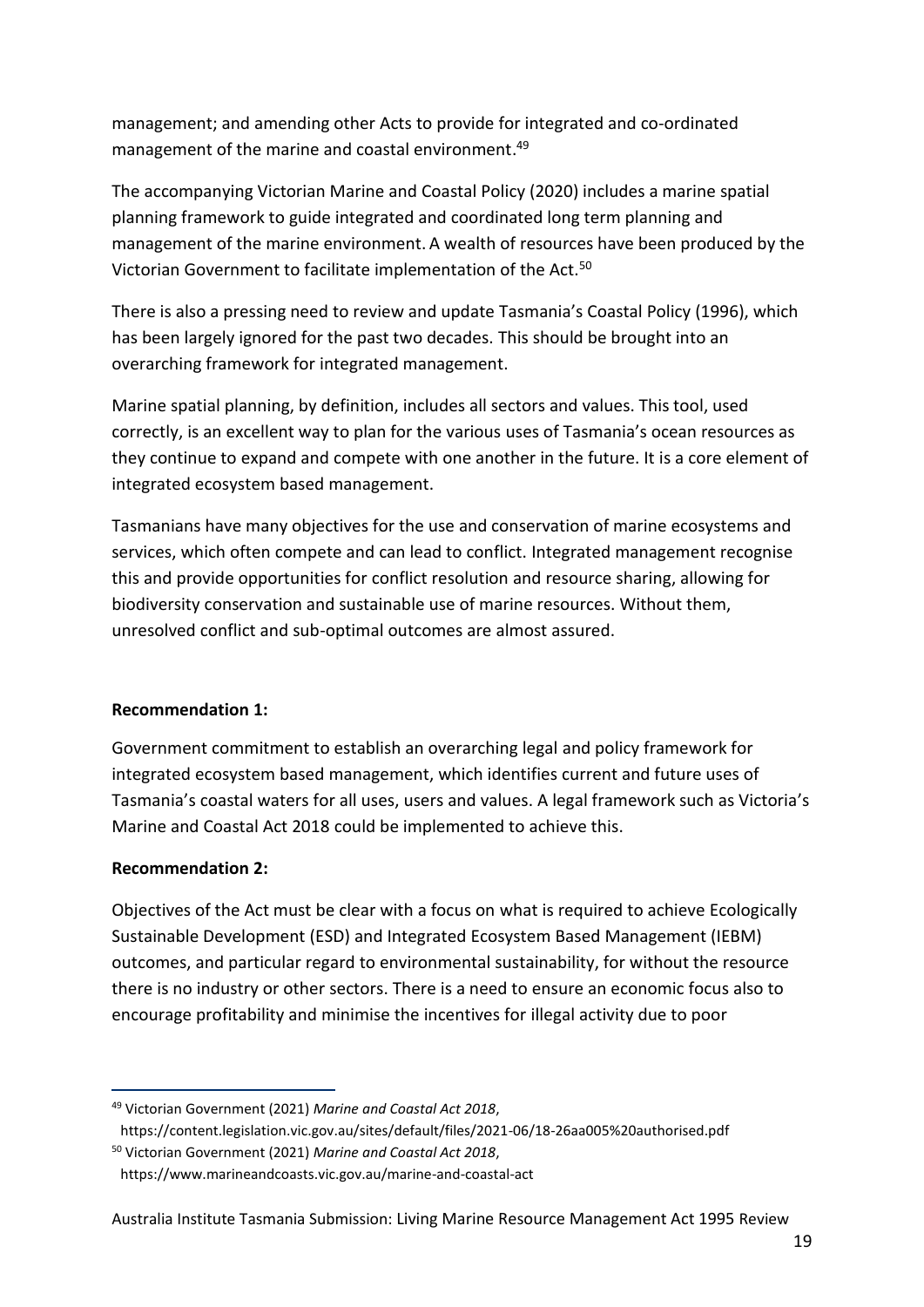returns. Objectives should bind the Minister and Department such that they have to meet them, not just pay lip service to them.

#### **Recommendation 3:**

A statutory requirement to review the Act every 5 years should be included.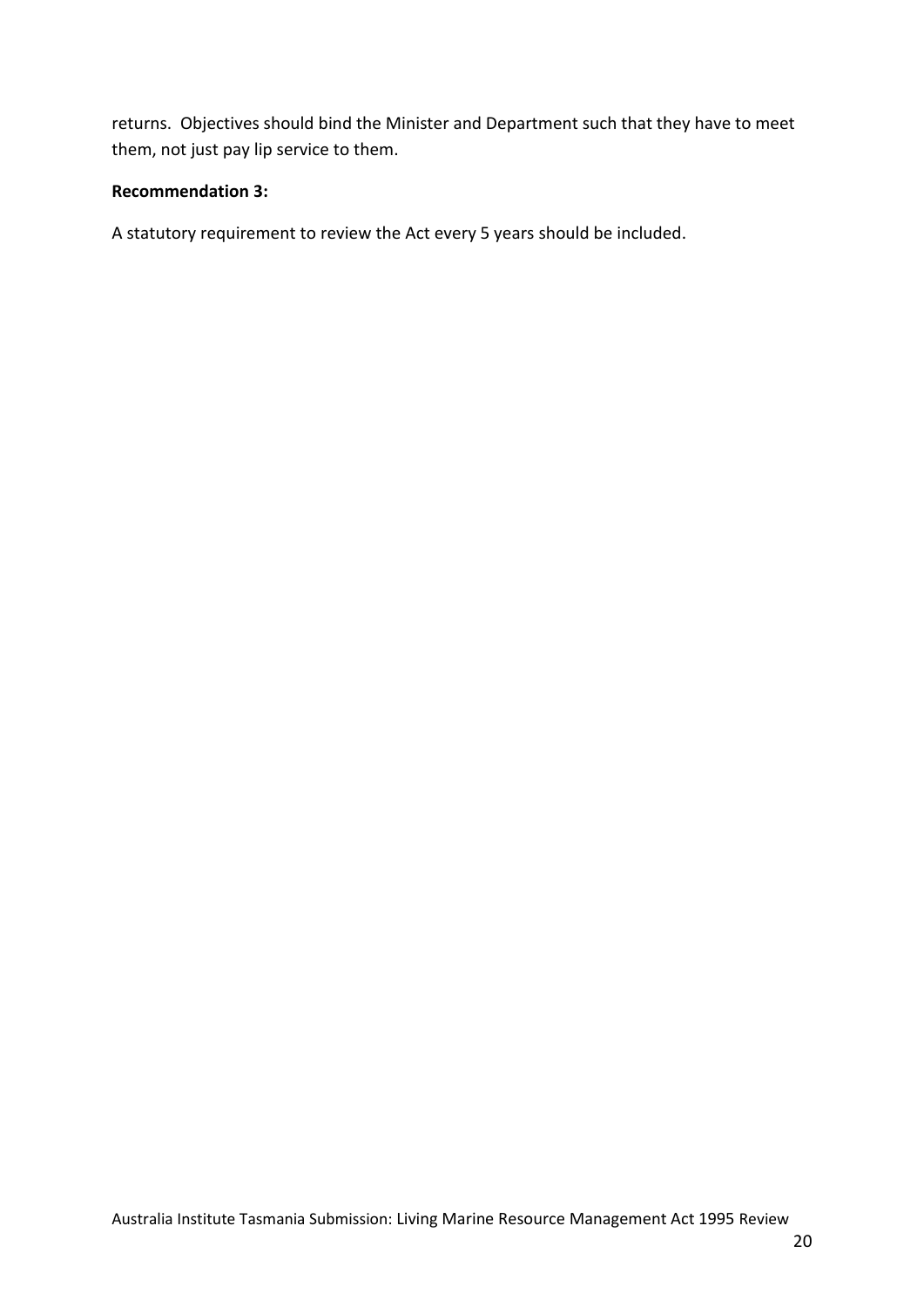## <span id="page-20-0"></span>**First Nations rights**

The Act defines Aboriginal activities as non-commercial and for cultural purposes. Its language and intent are not appropriate in the 21<sup>st</sup> Century. First Nations Tasmanians value healthy marine ecosystems as part of a range of associated values, including integrated land and sea country access rights, spiritual and cultural practices and economic values.<sup>51</sup>

First Nations Tasmanians have successfully established their right to fish but expect to also gain an economic benefit from the exploitation of their traditional resources. A comprehensive and modern approach to marine resource management should acknowledge and provide for this. Further, the practices of First Nations Tasmanians provide relevant management strategies which have not been adequately considered or incorporated.<sup>52</sup> Recent developments in returning abalone quota are a step in the right direction.<sup>53</sup>

There are no legislative provisions for Indigenous co-management, but Tasmania's 2001 Marine Protected Area Strategy provides for partnerships in managing marine areas and species and aims to incorporate First Nations Tasmanians in decision-making.

Tasmanian Aboriginal communities are best placed to respond to improvements to the Act to strengthen recognition of their rights. The Institute strongly encourages meaningful engagement with First Nations representatives and commends the recent appointment of an Aboriginal Fisheries Officer to the Department and to the Steering Committee for the Review.

#### **Recommendation 4:**

Appropriate recognition of the Traditional Owners of lutruwita/Tasmania and comanagement of resources with First Nations Tasmanians, in collaboration with scientists and the community, should be articulated in the Act.

<sup>51</sup> Ogier, E. & Macleod, C. K. (2013) *Your Marine Values: Public Report*. *IMAS Technical Report*

<sup>52</sup> Ogier, E. & Macleod, C. K. (2013) *Your Marine Values: Public Report*. *IMAS Technical Report*

<sup>53</sup> *Indigenous Tasmanians sign deal to run commercial abalone fishery* https://www.abc.net.au/news/2022-03- 18/indigenous-tasmanians-commerical-abalone-fisheries-deal/100916392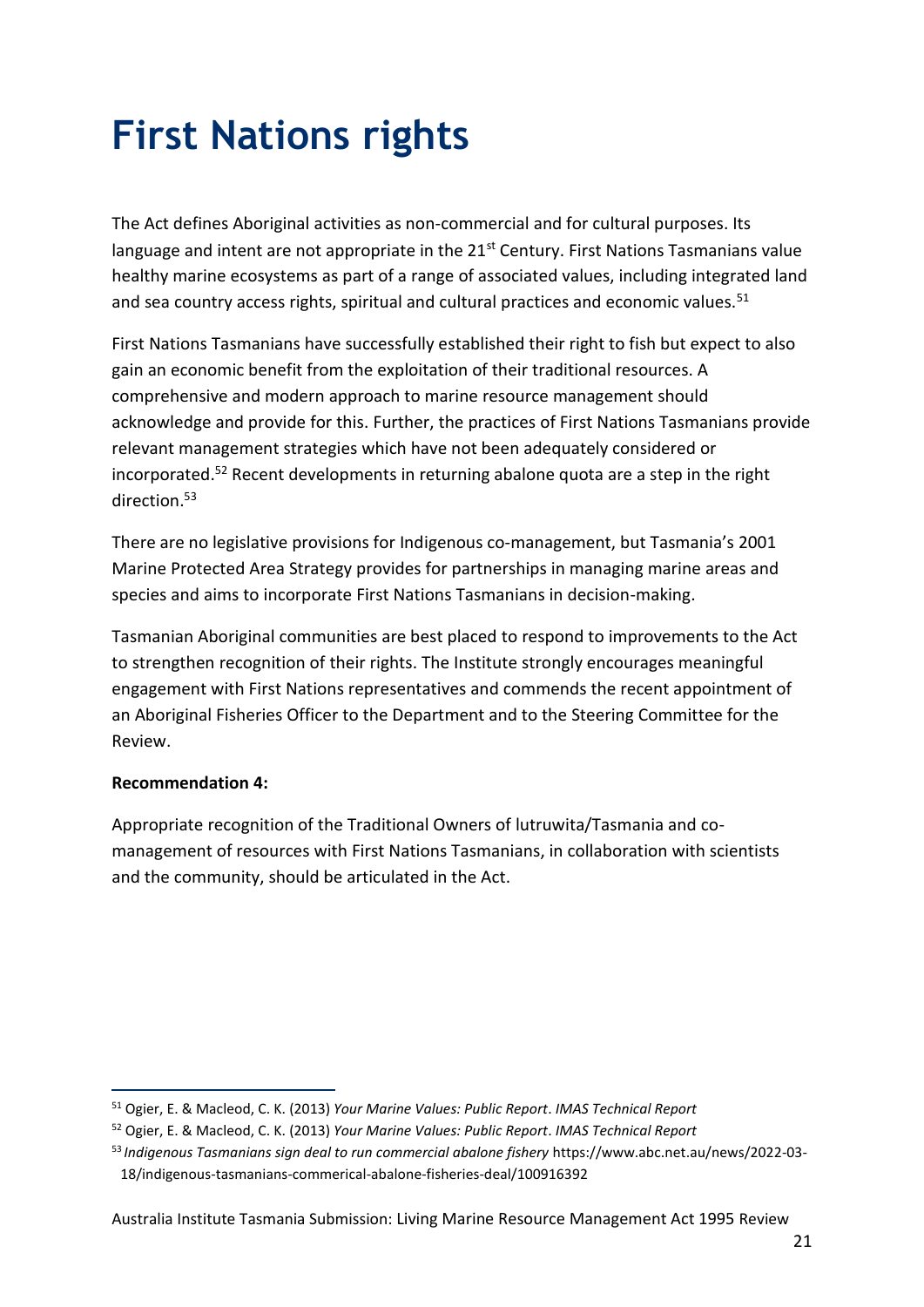## <span id="page-21-0"></span>**Marine resources and Tasmania's economy**

Tasmania's fishing and aquaculture industries make important contributions to state and national economies and employment in Tasmania. In 2017/18 fisheries, aquaculture and associated processing generated \$1.15 billion and created an estimated 3,410 FTE jobs.<sup>54</sup>

Tasmania's 106,000 recreational fishers spend about \$161 million per year on bait, gear, fuel, accommodation and the other goods and services (employing 837–1,674 people, at a rough estimate), and catch about 1,039,800 fish.<sup>55</sup>

Australia Institute research has previously explained some of the pitfalls of simplistic employment figure statistics,<sup>56, 57</sup> however, these figures recognise the importance of these industries to the state's economy.

A major shortcoming of current policy is that the Tasmanian community does not receive an economic return from the commercial use of its marine resources, with the sole exception of abalone royalties. Private sales or export revenue does not accrue to the public, despite public resources being exploited. Fees and licencing are important parts of regulating Tasmanian fisheries, but this revenue is aimed simply at recovering management costs, not providing a return to the community.

This is poor policy from an economic and equity perspective and questions have long been asked as to whether Australia's policy settings are providing appropriate community returns. 58

Previous Australia Institute research has highlighted potential mechanisms for improving community returns demonstrated by Norwegian aquaculture policy. <sup>59</sup> The public benefit to Norwegians from the salmon industry includes auctioning biomass licenses, as well as other taxes and fees. This research also noted the potential case for royalties on aquaculture

<sup>54</sup> Tasmanian Fisheries and Aquaculture Industry (2019) *2017/18: Economic Contributions Summary* FRDC project 2017-210

<sup>55</sup> Lyle, J. M., Stark, K. E., Ewing, G. P. & Tracey, S. R. (2019) *2017-18 Survey of Recreational Fishing in Tasmania*.

<sup>56</sup> Minshull, L. and Browne, B. (2019) *Making mountains out of minnows: Salmon in the Tasmanian economy*. The Australia Institute

<sup>57</sup> Browne, B. (2018) *Fishing for compliments: Fishing in the Tasmanian economy*. The Australia Institute <sup>58</sup> Rodgers, T. and Webster, S. (2007) *Resource rent mechanisms in Australian primary industries: some observations and issues.* Paper presented at the 51st Annual Conference of the Australian Agricultural and Resource Economics Society Conference

<sup>59</sup> Minshull, L. and Browne, B. (2019) *Making mountains out of minnows: Salmon in the Tasmanian economy.* The Australia Institute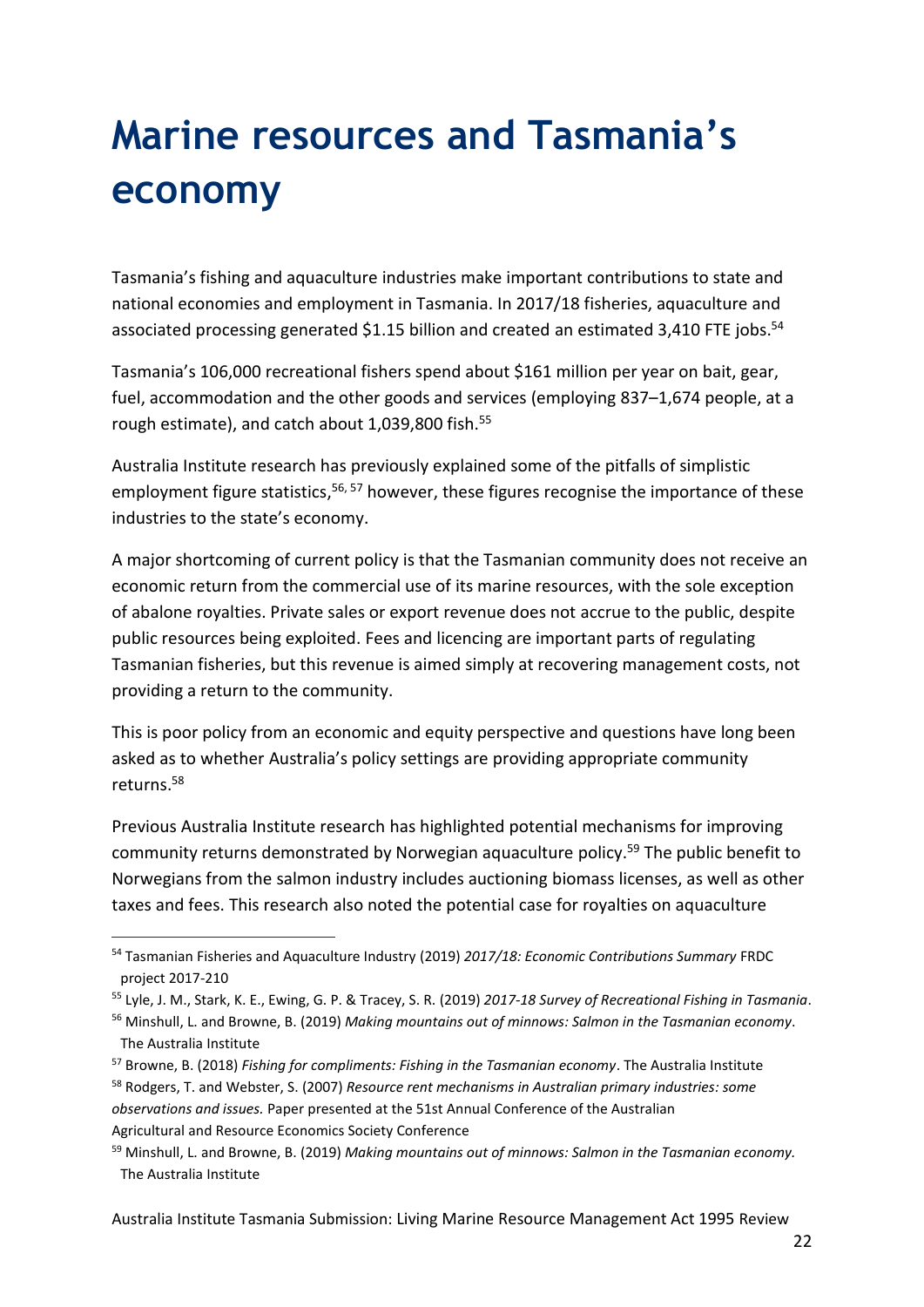operations, if the public resource was conceived of as a community's waterways, rather than fish.

Iceland could provide other lessons in how to (and not to) ensure that the wealth generated by marine resources is fairly distributed.<sup>60</sup> Iceland introduced Individual Tradable Quotas in the 1980s to improve sustainability. However, the initial free allocations of quotas led to windfall gains and an uneasy social situation, with 'undesirable distributional effects for a sector with strong regional and traditional roots.' The OECD report on Iceland's situation makes recommendations to avoid this, including negotiating resource rent in advance of new quota policy settings.

#### **Recommendation 5:**

All sectors should pay for the cost of management. Cost recovery from both recreational and commercial sectors ensures appropriate economic signals are being provided and funding is available for necessary scientific assessments and management arrangements. This should be augmented with funding from consolidated revenue.

#### **Recommendation 6:**

An economic return should be paid to the community for the private use of public resources, and should be negotiated in advance of any new quota policy settings. This could be achieved through royalty payments, auctions of permits or a range of other mechanisms.

### <span id="page-22-0"></span>**Resource sharing and allocation**

The Act does not provide a framework for resource sharing, being the allocation between sectors. There are multiple sector groups in the Tasmanian community: non-extractive users (including divers, tourism operators and environmental NGOs), First Nations Tasmanian communities, recreational fishers, commercial fishers, and marine farming operators.

The Act could provide for resource sharing and allocation among sectors. Marine spatial planning it is an effective tool to incorporate ecological, social, cultural and economic information and could be used to implement resource sharing and allocation.

#### **Recommendation 7:**

Resource sharing arrangements need to be clearly spelt out and where one sector is favoured at the expense of another, compensation should be payable to the sector which loses resource access.

<sup>60</sup> OECD (2015) *Iceland Policy Brief: Fisheries - Ensuring a fairer distribution of wealth generated by fisheries*, <https://www.oecd.org/iceland/iceland-ensuring-fairer-distribution-of-wealth-generated-by-fisheries.pdf>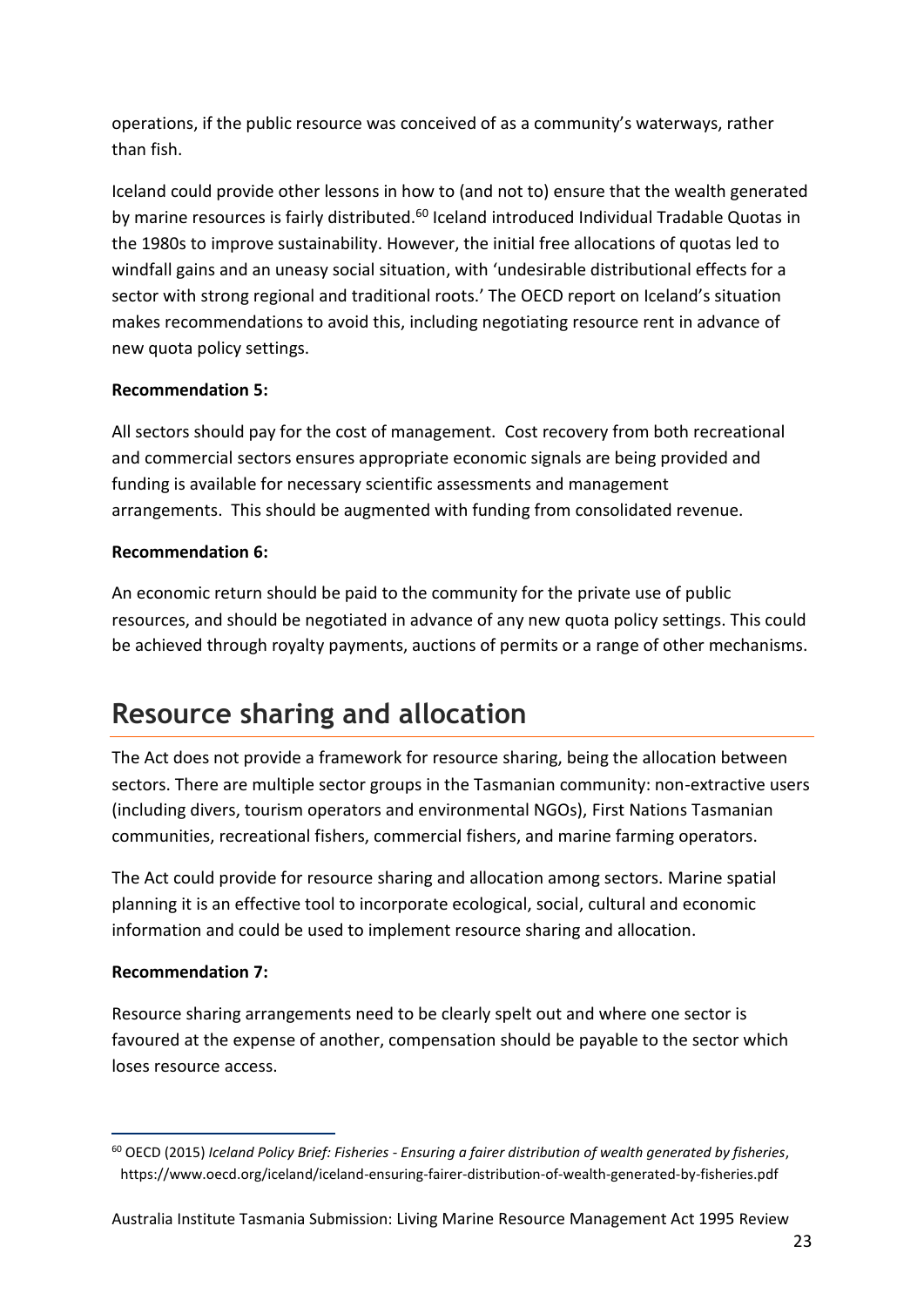## <span id="page-23-0"></span>**Management framework: effectiveness and improvements**

Shortcomings of the management framework have been described above in the section on the effectiveness of the Act. Effective fisheries management is no longer measured by single species objectives but rather by recognising interactions across ecosystems. Depleted fish stocks, ignored flow-on effects, threatened species, lack of habitat protection, poor economic returns to the community, and a lack of community involvement in planning and management decisions, all reflect poorly on the current management framework.

With some notable exceptions, most Tasmanian-managed fisheries are relatively low value and have not received the same investment in management as more valuable fisheries. For example, only two Tasmanian-managed fisheries have harvest strategies, the high-value abalone and rock lobster fisheries.

Most states and the Commonwealth have management plans and include harvest strategies for their fisheries. The Act does not currently require the development or implementation of harvest strategies or management planning documents. The current Fisheries Rules (which are the rules for the management plans) do not clearly refer back to the objectives of the Act.

Formal harvest strategies comprise three important components - monitoring, assessment, and decision rules. Beyond this, the process of developing harvest strategies requires that management objectives be made explicit and quantifiable, and that explicit standards for risk be adopted.<sup>61</sup>

A 5-year review of harvest strategies in Australia found since their introduction, the proportion of stocks subject to overfishing reduced, the proportion of stocks of uncertain status declined, and the economic status of most fisheries improved. The Australian Commonwealth Harvest Strategy Policy (HSP) set three major initiatives: <sup>62</sup>

- 1. recover overfished stocks and prevent future overfishing;
- 2. reduce excess effort through a government buy-out; and
- 3. implement a network of marine protected areas in south-eastern Australia.

<sup>&</sup>lt;sup>61</sup> Anthony D. M. Smith, David C. Smith, Malcolm Haddon, Ian A. Knuckey, Keith J. Sainsbury, Sean R. Sloan, (2014), Implementing harvest strategies in Australia: 5 years on, *ICES Journal of Marine Science*, Volume 71,

Issue 2, January/February, Pages 195–203, <https://doi.org/10.1093/icesjms/fst158>

 $62$  Ibid.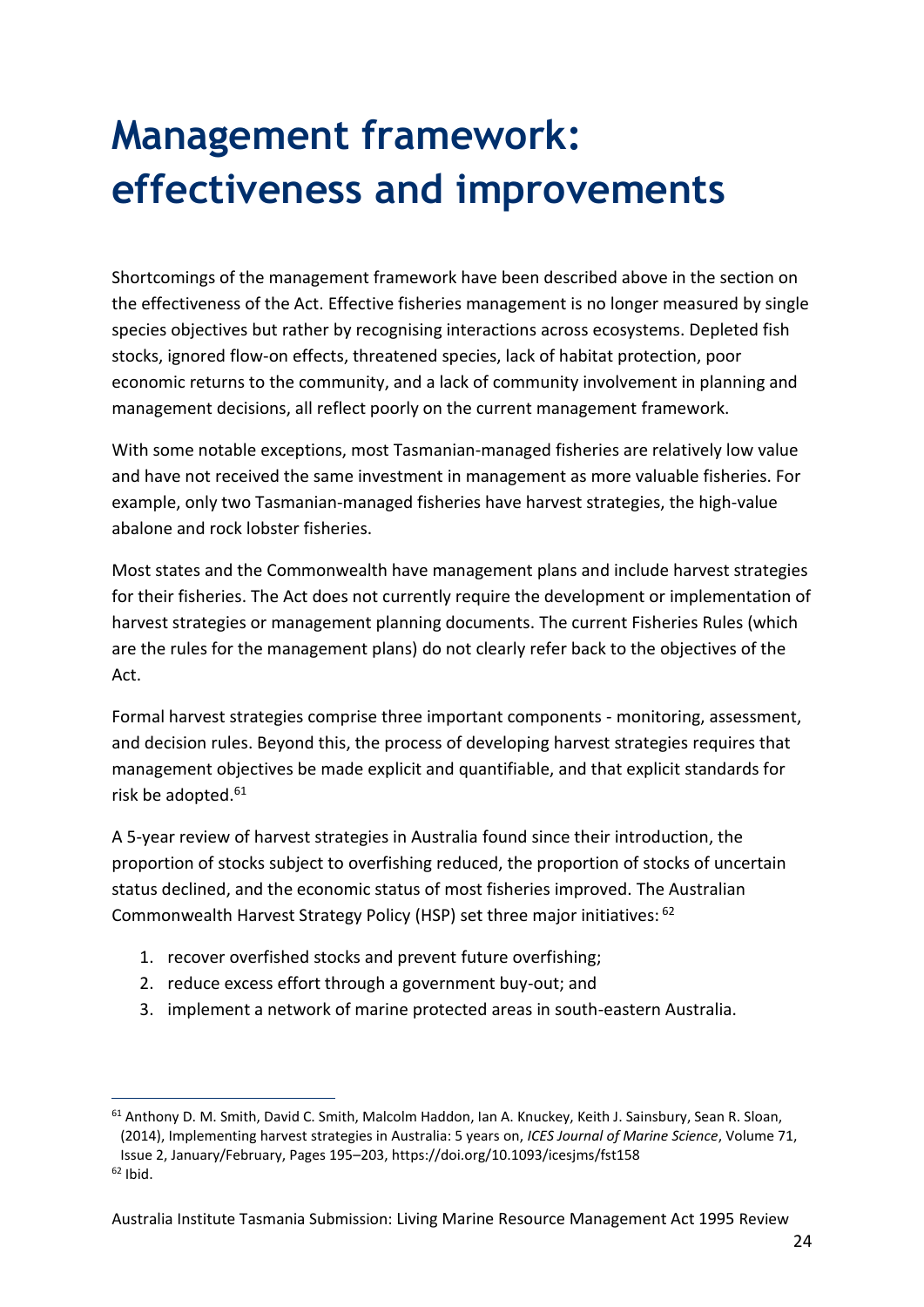The HSP provides an improved approach because it sets a target to be achieved, as well as a limit to be avoided. The target is to achieve a stock biomass of 48% of the unfished biomass. The limit is to remain above 20% of unfished biomass at least 90% of the time.

CSIRO research found a stock biomass target set at 48% of original/unfished biomass is a precautionary target that is generally appropriate for fisheries. <sup>63</sup> Some Australian fisheries set more conservative reference points for species of ecological importance, such as low trophic level species. Responsible fisheries management uses multiple tools, including a precautionary approach, to avoid unrecoverable damage to stocks and related ecosystems.<sup>64</sup>

In the Southern Ocean, the rule applied to Patagonian toothfish aims to achieve a target of 50% of spawning biomass rather than 48%. This is to allow for the needs of dependent species and is part of implementing an ecosystem based approach. The governing body, the Commission for the Conservation of Antarctic Marine Living Resources (CCAMLR) has ecosystem based management at the core of the international agreement it implements. CCAMLR's harvesting principles which can be summarised as:<sup>65</sup>

- 1. Maintain productivity of stocks.
- 2. Maintain ecological relationships and restoring depleted populations.
- 3. Any effects should be reversible within 2-3 decades, taking account of direct and indirect impacts, alien species, associated activities, environmental changes and the aim of biodiversity conservation.

Ecosystem based management is being implemented across Australian Commonwealth fisheries through an Ecological Risk Management Framework.<sup>66</sup> Ecological Risk Assessment for the Effects of Fishing are a set of hierarchical tools that continue to develop in order to meet the ecosystem based management mandate. Semi-quantitative Level 2 species and habitat assessment tools have already been developed and could be applied to Tasmanian fisheries, at least at the qualitative level.

The Tasmanian Recreational Sea Fishing Strategy 2021-2030 promotes shared stewardship and ensuring the long-term sustainability of fish stocks and habitats. To achieve this, it commits to achieving improved data collection, working with scientist to improve

<sup>63</sup> Haddon, M., Klaer, N., Smith, D.C., Dichmont, C.D. and A.D.M. Smith (2012) *Technical reviews for the Commonwealth Harvest Strategy Policy*. FRDC 2012/225. CSIRO. Hobart. 69 p.  $64$  Ibid.

<sup>65</sup> Andrew J. Constable (2006) *International implementation of the ecosystem approach to achieve the conservation of Antarctic marine living resources*, Presentation to UNICPOLOS 7

<sup>66</sup> Australian Fisheries Management Authority (2022) *Ecological risk management strategies for Commonwealth commercial fisheries* <https://www.afma.gov.au/ERM>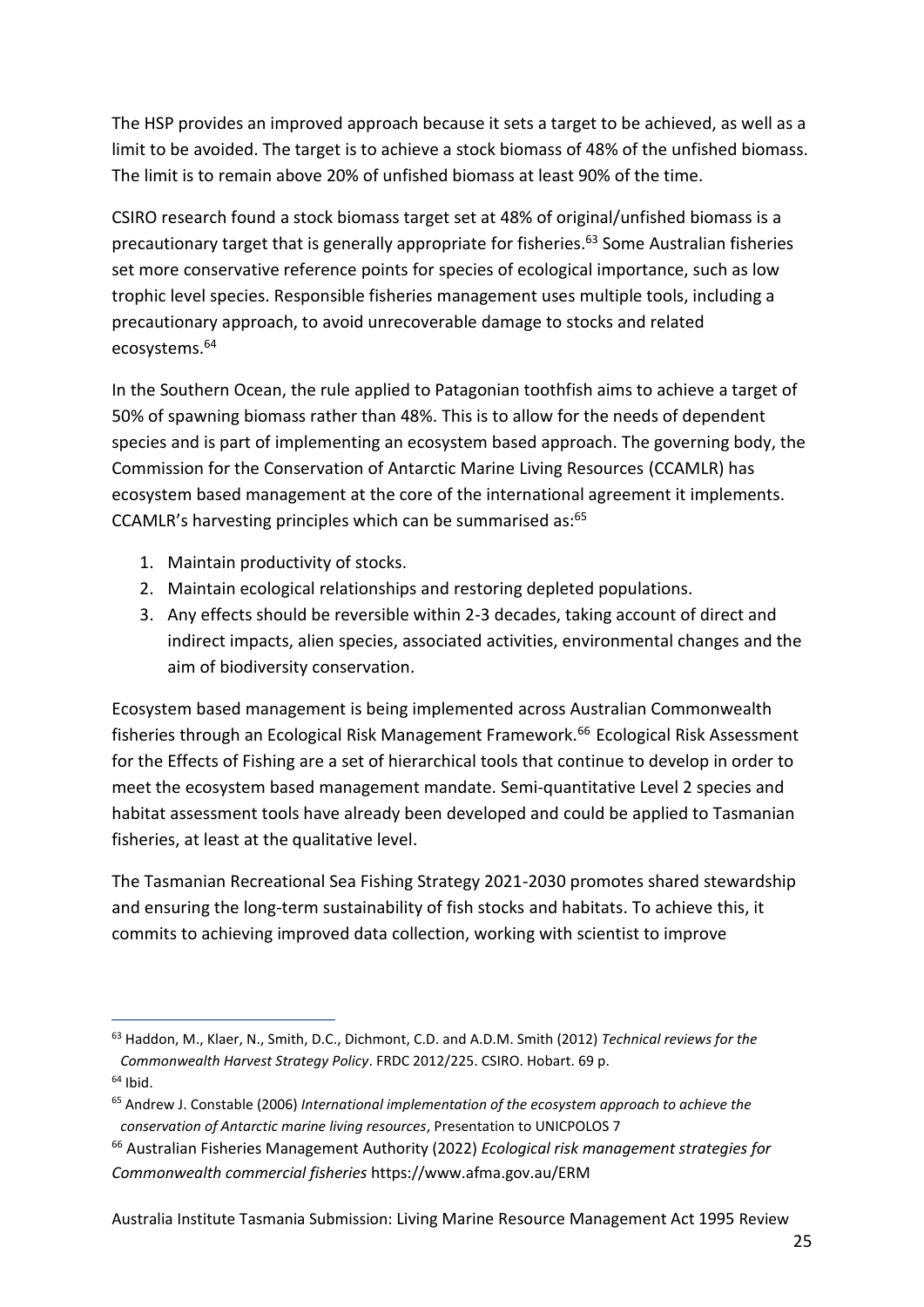management practices, more sustainable fishing practices, and habitat restoration. It also supports the development of harvest strategies.<sup>67</sup>

#### **Recommendation 8:**

Management of key species and fisheries should be by legislated management plans.

#### **Recommendation 9:**

Develop harvest strategies for all nine of Tasmania's key fisheries, based on best available science.

#### **Recommendation 10:**

Set precautionary stock biomass targets at 48% of original/unfished biomass for Tasmanian fisheries.

#### **Recommendation 11:**

Undertake Ecological Risk Assessments for the Effects of Fishing for Tasmanian fisheries.

### <span id="page-25-0"></span>**Managing for climate resilience**

Climate models, ecosystem based management and stock assessments are well recognised tools for managing fisheries under climate change. However, most broad-scale or ecosystem models are too uncertain for tactical use, such as for setting Total Allowable Catches. <sup>68</sup> A 2017 review of integrated modelling to support decision-making for marine social– ecological systems in Australia identified important gaps in available capability.<sup>69</sup> Considerable uncertainty still exists especially where rapid change is underway and observational data to inform and test model representations, is among the recommended future consideration.

It is likely to be some time before these uncertainties are adequately resolved. A practical response to this is to take a precautionary approach, improve risk or vulnerability assessments (including with more regular updating of advice, for example on stock productivity), adopt marine protected areas and implement effective integrated ecosystem based management.

<sup>67</sup> *Tasmanian Recreational Sea Fishing Strategy 2021-2030*

https://nre.tas.gov.au/Documents/Tasmanian\_Recreational\_Sea\_Fishing\_Strategy%202021-30.pdf <sup>68</sup> DAWR (2018) *Guidelines for the Implementation of the Commonwealth Fisheries Harvest Strategy Policy,*  Australian Government.

<sup>69</sup> Melbourne-Thomas, e., al. (2017) *Integrated modelling to support decision-making for marine social– ecological systems in Australia*. – ICES Journal of Marine Science, doi:10.1093/icesjms/fsx078.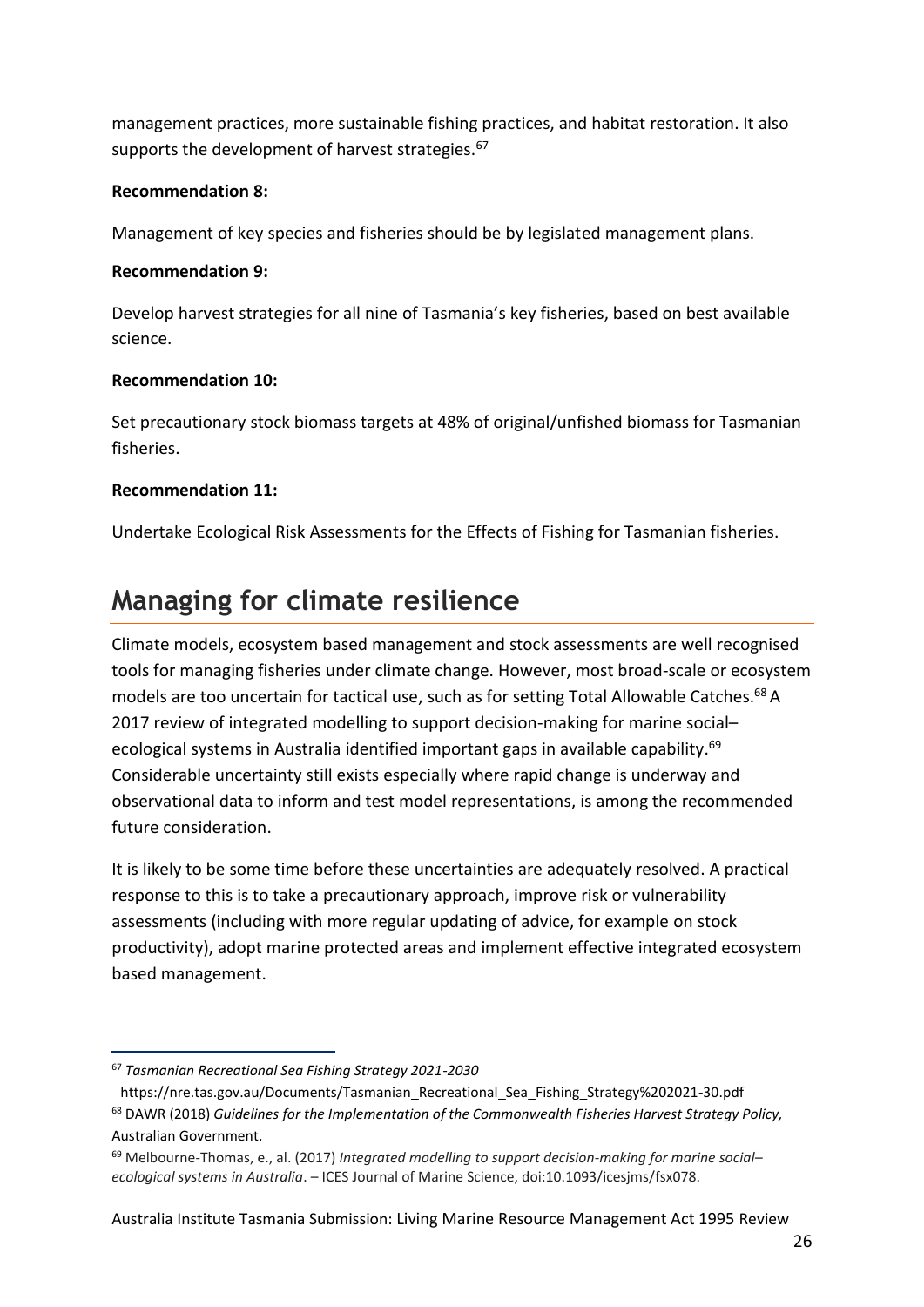The Australian Marine Sciences Association recently published recommendations to this effect on ocean management under climate change:<sup>70</sup>

*"The increasing threat posed by anthropogenic climate change reinforces the need and importance of effective and equitable management of marine systems and threatened species, including improved vulnerability assessments, fisheries management, marine protected areas and integrated coastal zone planning, all of which take cognisance of anticipated future climate change. Such management actions will not necessarily eliminate impacts of climate, but reduce pressure on marine species to maximise their potential for adaption to changing conditions."*

A recent review of management responses to climate change in the Southern Ocean found the role of protected areas in increasing climate resilience has been widely discussed, and several international targets agreed for establishing protected areas for both climate resilience and biodiversity conservation purposes. The review also recognised that an integrated approach to addressing climate change and biodiversity is needed.<sup>71</sup>

Conservation of Tasmania's marine carbon sinks has important potential to mitigate impacts and help meet climate change commitments. Blue carbon ecosystems can store up to four times as much carbon per area as land-based forests<sup>72</sup> and, if undisturbed, can store carbon in sediments over hundreds or thousands of years. However, for their carbon sequestering values to be retained, we need to prevent disturbance from activities such as bottom trawling, dredging and coastal development (we now know that bottom trawling releases as much carbon as air travel $^{73}$ ).

An Australian assessment of coastal ecosystems as global hotspots for climate change mitigation provides the most comprehensive assessment for any nation to date and demonstrates the potential for conservation of these ecosystems to underpin policy development for reducing net greenhouse gas emissions. This research found that carbon stored within Australian blue carbon ecosystems constitutes around 11% of worldwide blue carbon stocks.<sup>74</sup>

<sup>70</sup> AMSA (2022) *AMSA Position Statement: Climate Change*

<sup>71</sup> Goldsworthy, L. and Brennan, E. (2021) *Climate change in the Southern Ocean: Is the Commission for the Convention for the Conservation of Antarctic Marine Living Resources doing enough?* Marine Policy, 130, https://doi.org/10.1016/j.marpol.2021.104549.

<sup>72</sup> International Partnership for Blue Carbon,<https://bluecarbonpartnership.org/>viewed 11/11/2021

<sup>73</sup> Enric Sala, *et al.* (2021) Protecting the global ocean for biodiversity, food and climate. *Nature* **592**, 39[7https://www.nature.com/articles/s41586-021-03371](https://www.nature.com/articles/s41586-021-03371)

<sup>74</sup> Serrano, O. et al. (2019) *Australian vegetated coastal ecosystems as global hotspots for climate change mitigation*,<https://doi.org/10.1038/s41467-019-12176-8>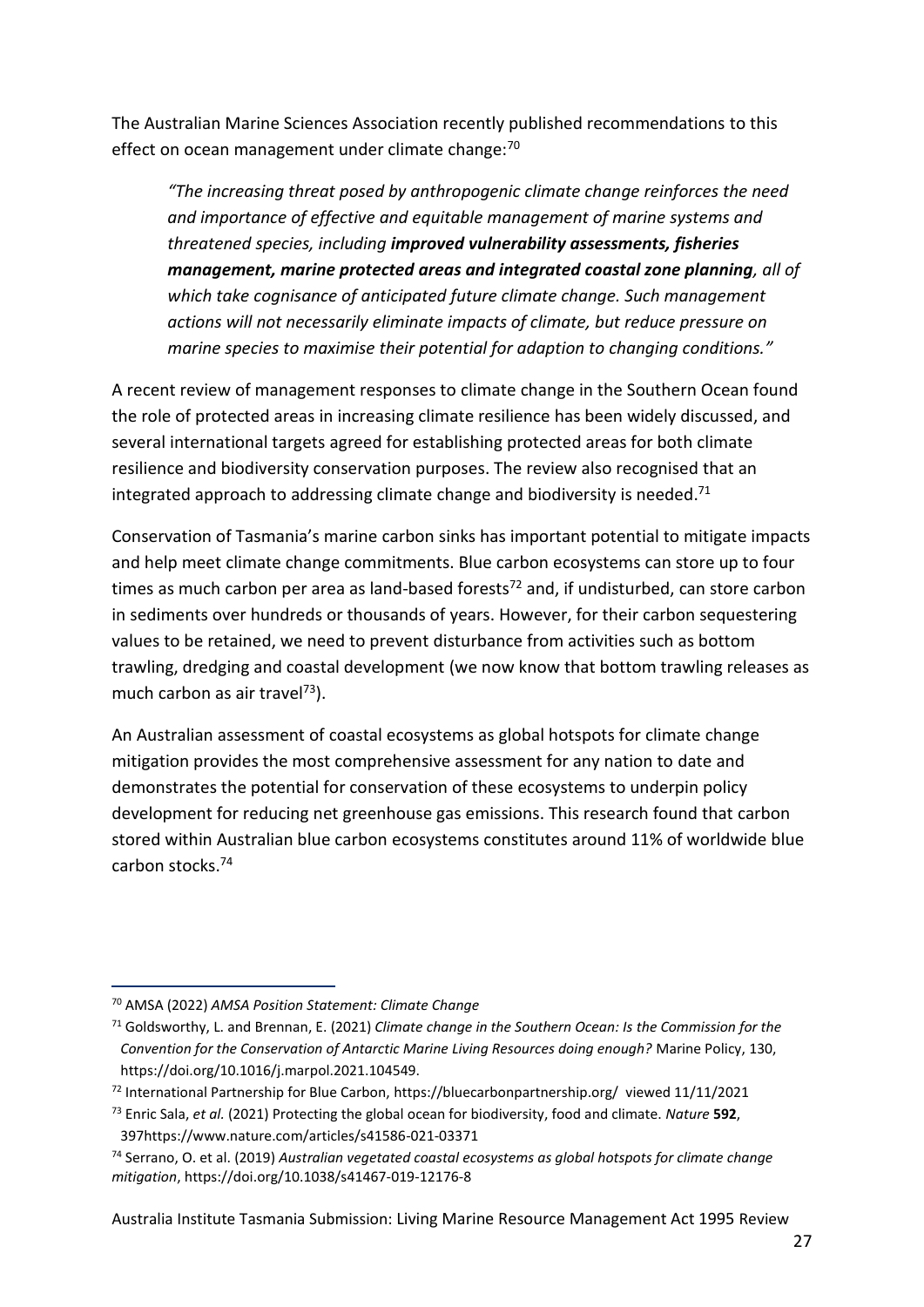The CSIRO is currently building on this, quantifying the emissions reduction potential of Australia's mangroves, seagrasses and tidal marshes as well as the value of other benefits these ecosystems provide for coastal protection, fisheries and biodiversity.<sup>75</sup>

South Australia has already adopted an approach that integrates its Blue Carbon Strategy with coastal policy, planning and management at national, state, regional and local levels to help account for the myriad other uses and benefits of these natural assets in planning and management.<sup>76</sup>

#### **Recommendation 12:**

Amend the legislation to include guiding principles for action on climate change and protect nature-based solutions to climate change, including blue carbon sinks.

### <span id="page-27-0"></span>**A Precautionary approach**

There is increasing movement towards evidence-based management for marine resources internationally. However, the requirement for evidence of impacts to enable decision making is at odds with a precautionary approach to management. The Precautionary Principle calls for preventive actions in the face of uncertain information about risks. The Hobart-based Commission for the Conservation of Antarctic Marine Living Resources (CCAMLR) is regularly cited as a governance model that has successfully applied a precautionary approach to achieve conservation and sustainable use of marine resources. CCAMLR's approach takes into account the needs of predators and scientific uncertainties when setting catch limits for harvested species and is not premised on there being threats of serious or irreversible damage. This international treaty, signed in 1980, is a pioneering example of precautionary ecosystem-based management.

#### **Recommendation 13:**

The Act should adopt a precautionary approach to marine management.

### <span id="page-27-1"></span>**Habitat protection**

In June 2021, Australia became part of an international coalition of countries committed to conserving 30% of the world's land and sea by 2030, in order to halt the loss of biodiversity.

<sup>75</sup> CSIRO (2021) *Estimating Australia's 'blue carbon' potential*[, https://www.csiro.au/en/news/news](https://www.csiro.au/en/news/news-releases/2021/estimating-australias-blue-carbon-potential)[releases/2021/estimating-australias-blue-carbon-potential](https://www.csiro.au/en/news/news-releases/2021/estimating-australias-blue-carbon-potential)

<sup>76</sup> Government of South Australia (2019). *Blue Carbon Strategy for South Australia* <https://www.environment.sa.gov.au/topics/climate-change/climate-change-blue-carbon-strategy>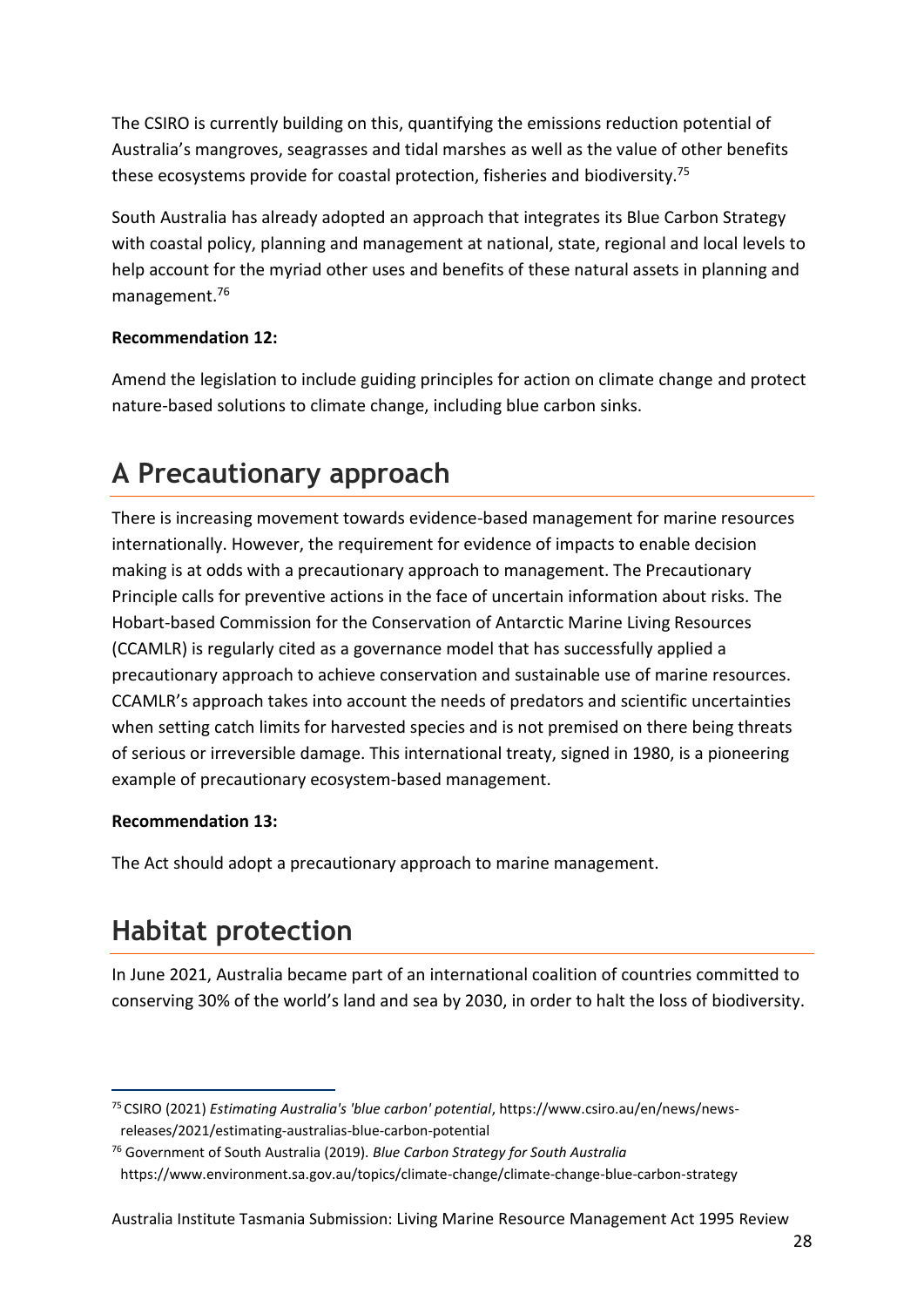Prime Minister Morrison made the announcement. <sup>77</sup> Australian and IPCC scientist support this commitment:

"At least 30% of the ocean should be protected (30 by 30) (IPCC 2022), and Indigenous Peoples and local communities must be engaged as partners in the design and management of protected areas." <sup>78</sup>

The Australian Marine Sciences Association (AMSA), Australia's largest professional association of marine scientists, identified habitat loss as the second highest threat to marine biodiversity, based on historical impacts. Habitat loss is caused by coastal development, such as dredging and harmful fishing gear. Damage includes the destruction or modification of vulnerable seafloor ecosystems, seagrass, coastal wetlands and estuaries. They consider protected areas to be an integral part of ecosystem-based fisheries management.

According to AMSA, protected areas assist in maintaining healthy ecosystems:<sup>79</sup>

"Important values and services provided by these ecosystems include the supply of seafood, passive and active recreational opportunities, culture, education, the regulation of coastal climate and habitats, and dilution and assimilation of wastes including greenhouse gases. Accordingly, the health and wellbeing of coastal communities can depend heavily on healthy marine ecosystems."

While their design may differ according to the objectives they are trying to achieve, appropriately‐designed and managed protected areas offer an effective, efficient, and publicly acceptable tool to achieve scientific, fisheries and/or biodiversity conservation purposes.<sup>80, 81</sup>

In Tasmanian coastal waters, protected areas comprise approximately 1.1% with high levels of protection, and 2.7% with partial protection.<sup>82</sup> This deficit in habitat protection occurs despite the objectives of this Act, overwhelming evidence in support of the effectiveness of protecting habitat for multiple objectives,<sup>83</sup> government commitments past and present at

<sup>77</sup>Australian Government (2021) *Australia joins international alliance to conserve planet's biodiversity*  [https://www.pm.gov.au/media/australia-joins-international-alliance-conserve-planet%E2%80%99s](https://www.pm.gov.au/media/australia-joins-international-alliance-conserve-planet%E2%80%99s-biodiversity)[biodiversity](https://www.pm.gov.au/media/australia-joins-international-alliance-conserve-planet%E2%80%99s-biodiversity)

<sup>78</sup> AMSA (2022) *AMSA Position Statement: Climate Change*

<sup>79</sup> Australian Marine Sciences Association (2019) *AMSA Position Statement on Marine Protected Areas (MPAs)*

<sup>80</sup> Edgar GJ, Ward TJ, Stuart‐Smith RD. *Rapid declines across Australian fishery stocks indicate global sustainability targets will not be achieved without an expanded network of 'no‐fishing' reserves*. Aquatic Conserv: Mar Freshw Ecosyst. 2018;1–14.

<sup>81</sup> Australian Marine Sciences Association (2019) *AMSA Position Statement on Marine Protected Areas (MPAs)*

<sup>82</sup> Wescott, G. & Fitzsimons, J. (2016) *Big, Bold and Blue: Lessons from Australia's Marine Protected Areas*. CSIRO Publishing.

<sup>83</sup> Australian Marine Sciences Association (2019) *AMSA Position Statement on Marine Protected Areas (MPAs)*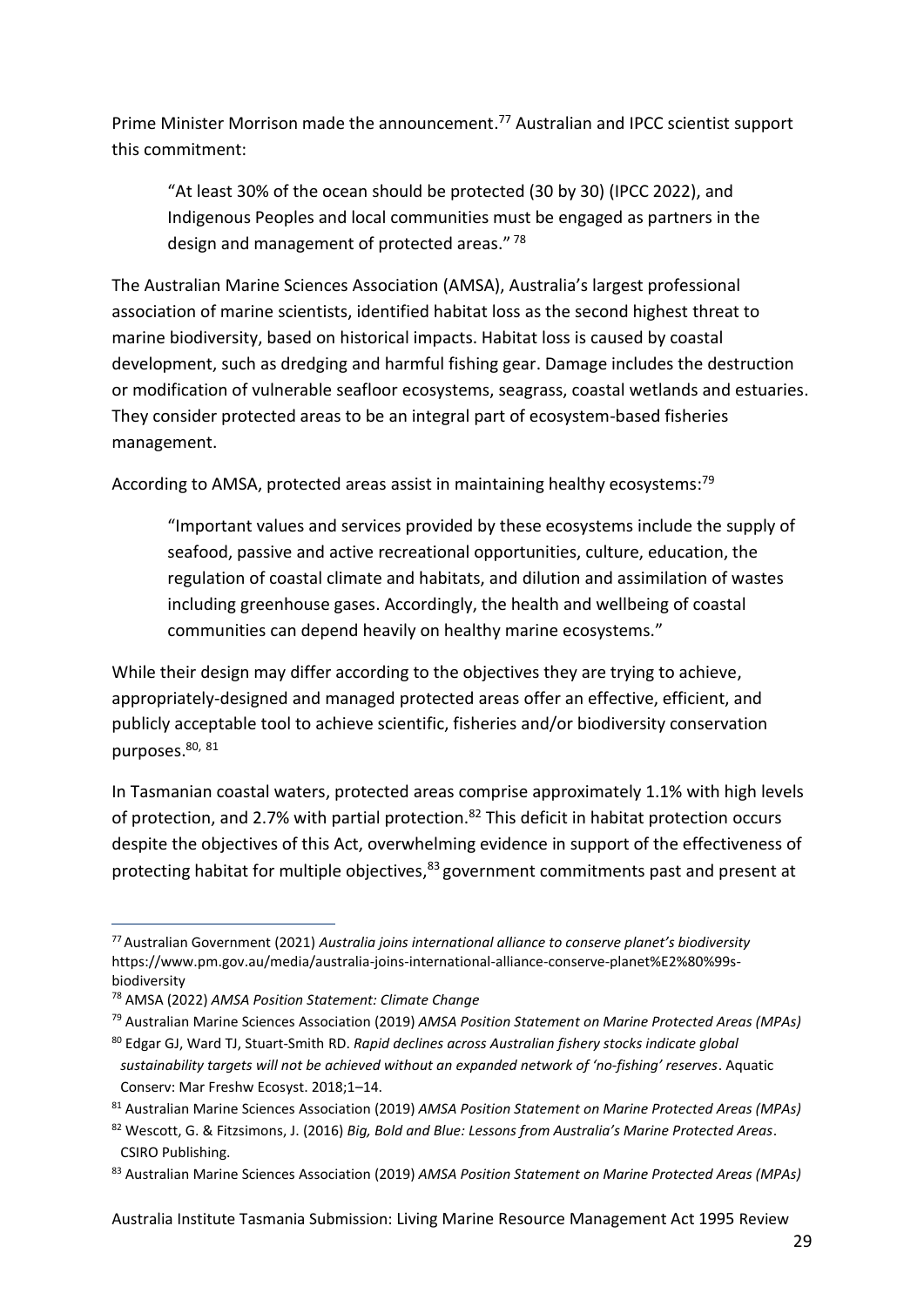state and national levels,<sup>84</sup> and community support for action to protect Tasmania's ocean.85, 86 There is currently an incongruence between Tasmanian and Federal government commitment to habitat protection.

#### **Recommendation 14:**

Comprehensive, adequate and representative habitat protection be embedded in an integrated ecosystem based management framework. Without such reference areas, there is no way to accurately measure impacts or success.

### <span id="page-29-0"></span>**Integrating science in decision-making**

Marine spatial planning is a well-recognised methodology to incorporate best available science into decision-making. Many scientists agree that spatial management is a core component of managing marine resources.<sup>87</sup> It is a tool used to implement integrated ecosystem based management. Tasmania's Marine Atlas Project will provide useful data for marine spatial planning.<sup>88</sup>

Victoria's Marine and Coastal Act 2018 explicitly aims 'to build scientific understanding of the marine and coastal environment' and tools and requirements exist to embed scientific evidence into decision making. The Australian Academy of Science highlights this in a recent case study.<sup>89</sup> The Victorian Marine and Coastal Act requires scientific evidence and data, along with the views of rights-holders and stakeholders as input to the state-wide Marine Spatial Planning (MSP) Framework in the Victorian Marine and Coastal Policy. The Victorian MSP Framework has three primary functions:<sup>90</sup>

1. To support integration and coordination of planning and management across marine sectors, the land-sea interface and jurisdictional boundaries,

<sup>84</sup> Ibid

<sup>85</sup> The Australia Institute (2021) *Polling: Majority of Tasmanians Want Pause of Tasmanian Salmon Farm Expansion* https://australiainstitute.org.au/post/polling-majority-of-tasmanians-want-pause-of-tasmaniansalmon-farm-expansion/

<sup>86</sup> Wescott, G. & Fitzsimons, J. (2016) *Big, Bold and Blue: Lessons from Australia's Marine Protected Areas*. CSIRO Publishing.

<sup>87</sup> Little LR, Day J, Haddon M, et al. *Comments on the evidence for the recent claim on the state of Australian fish stocks*. Aquatic Conserv: Mar Freshw Ecosyst.2019;29:329-330.

https://doi.org/10.1002/aqc.2992330COMMENTARY AND CORRESPONDENCE ARTICLE

<sup>88</sup> IMAS (2022) *Tasmania's marine Atlas Project*, https://www.imas.utas.edu.au/research/fisheries-andaquaculture/projects/projects/tasmanias-marine-atlas-project

<sup>89</sup> Future Earth Australia (2021). *Sustainable oceans and coasts national strategy 2021-2030.* Australian Academy of Science, Canberra, Australia https://www.futureearth.org.au/publications/sustainable-oceansand-coasts-strategy

<sup>90</sup> State of Victoria. (2020) *Marine and Coastal Policy*. https://www.marineandcoasts.vic.gov.au/coastalmanagement/marine-and-coastal-policy.

Australia Institute Tasmania Submission: Living Marine Resource Management Act 1995 Review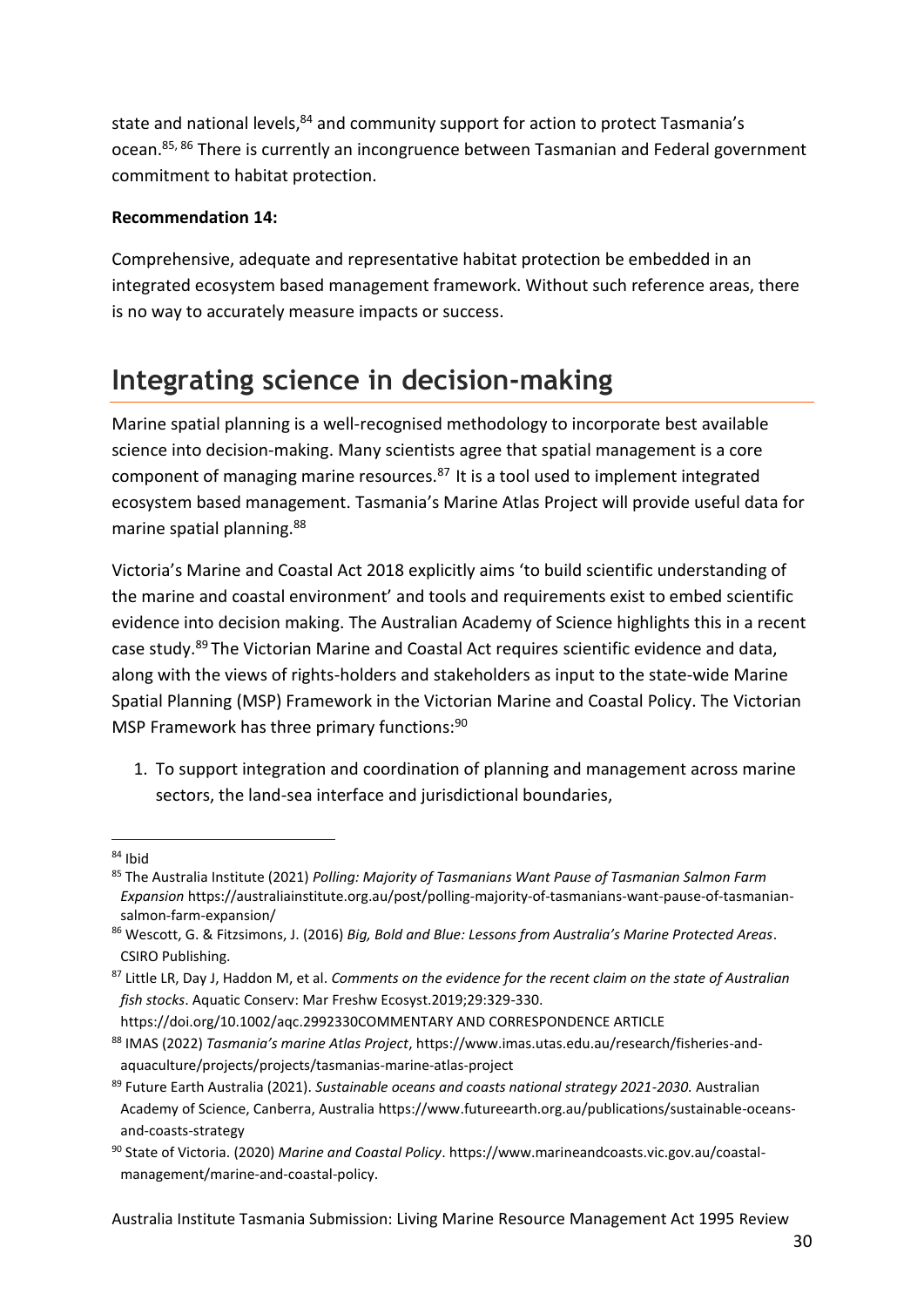- 2. To support Traditional Owners, marine sectors, marine users and the community participate in marine planning and management, and
- 3. To provide a process for initiating, approving and undertaking marine spatial planning.

#### **Recommendation 15:**

The Act must require best available scientific evidence as the basis for decision-making. Planning and management should be informed by fishery independent data on species and ecosystem condition, as well as social and economic factors. This should be established through a science based and consultative, multi-sector marine spatial planning regulatory process to implement integrated ecosystem based management.

### <span id="page-30-0"></span>**Consultation and decision-making: existing bodies and mechanisms**

Fishery Advisory Committees (FAC) are formed under the Act to provide the Minister with advice in relation to the management of a fishery. These committees are the key vehicles for assessing and progressing management issues and proposals. Certified fishing bodies are automatically provided with membership of the relevant advisory committee.<sup>91</sup> FACs can include community members, however these positions are not paid and the community sector is notoriously under resourced and may struggle to participate. Further, there is no stipulation for First Nations voices to be heard through these Committees.

Concerns about poor consultation processes and low levels of trust in such processes have been reported by participants in statutory consultation processes.<sup>92</sup> Research into the 2005-08 Bruny Bioregion Inquiry found there was a tendency of political interventions to privilege narrow sectoral interests and override outcomes from statutory consultation processes that were informed by wide stakeholder input. Influence was found to be concentrated in relatively few actors, mostly members of the commercial and recreational fishing sectors, some government agencies, and the relevant Minister as the main decision-maker. Direction, political leadership and coordination across sectors and government levels were deemed unsatisfactory by the research participants.

Marine spatial planning is not only an effective tool for incorporating science into decisionmaking, it can be an effective mechanism to incorporate social, cultural and economic information. Australia's Marine Bioregional Planning and National Representative System of Marine Protected Areas processes used spatial planning. It built in different socio-economic

<sup>91</sup> Tasmanian Government (2016) *Submission to the Australian Productivity Commission inquiry into the Regulation of Australian Marine Fisheries and Aquaculture*.

<sup>92</sup> García, C. (2017) *Improving governance of marine protected areas in Tasmania, Australia*. PhD Thesis, University of Tasmania.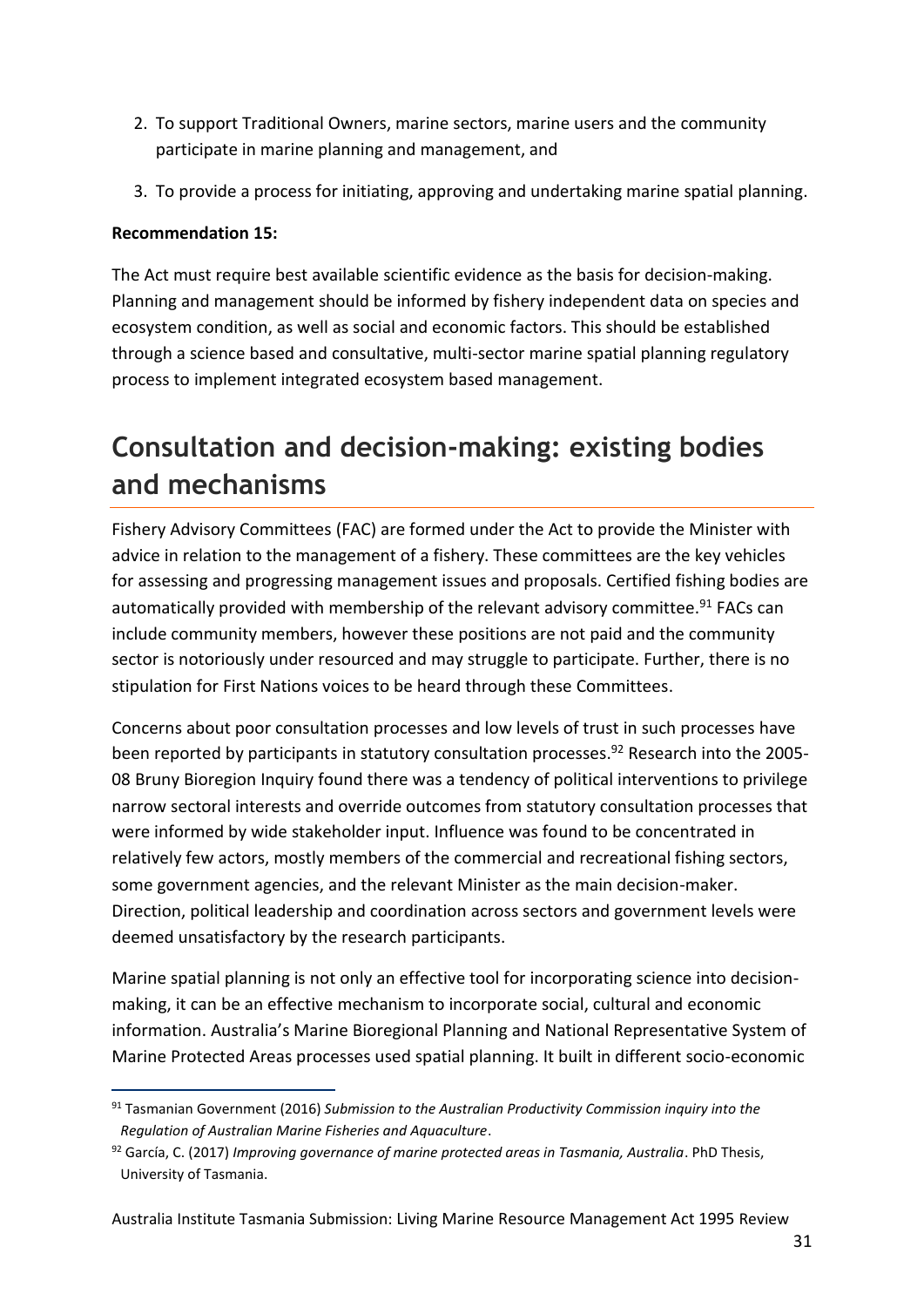desires that sought to ensure areas for conservation avoided areas of highest value to commercial fishers, aquaculture, recreational fishing or with proximity to ports or marinas.<sup>93</sup>

New Zealand also provides a model for consideration, where Maori values are incorporated into economic systems and customary management of marine areas. New Zealand undertook its first marine spatial planning process from 2013–2016. A review of this work found that marine spatial planning can support ecosystem‐based management, collaborative processes can be powerful in achieving shared outcomes for the community and Indigenous knowledge can strengthen planning processes by providing more holistic knowledge.<sup>94</sup>

The Australian Panel of Experts on Environmental Law (APEEL) remind us of past policy commitments to address the fragmented approach to marine and coastal governance. They recommend the use of marine spatial planning to achieve this and the completion of the National Representative System to include state and territory MPAs. They recommend recognition of sea-county as an essential part of these processes, including legal and nonlegal mechanisms for sea country governance.<sup>95</sup>

#### **Recommendation 16:**

A review of statutory consultation processes should be undertaken to provide transparency on input into, and the results of, statutory consultation processes.

#### **Recommendation 17:**

Community and First Nations involvement in consultation processes should be required and resourced appropriately.

#### **Recommendation 18:**

The Minister should be decoupled from day-to-day decision making as far as possible.

### <span id="page-31-0"></span>**Reporting**

Several of the sections above have highlighted the importance of data in marine management. There should be no reduction in reporting requirements as a result of this Review. Rather, given the effort taken to meet reporting obligations, better use should be made of all available data, for example through State of the Environment Reporting.

<sup>93</sup> Wescott, G. & Fitzsimons, J. (2016) *Big, Bold and Blue: Lessons from Australia's Marine Protected Areas*. CSIRO Publishing,

<sup>94</sup> Peart, R. (2019) Sea Change Tai Timu Tai Pari: addressing catchment and marine issues in an integrated marine spatial planning process. *Aquatic Conservation: Marine and Freshwater Ecosystems* **29**, 1561–1573

<sup>95</sup> Australian Panel of Experts on Environmental Law (2017) *Marine and Coastal Issues (Technical Paper 4)*.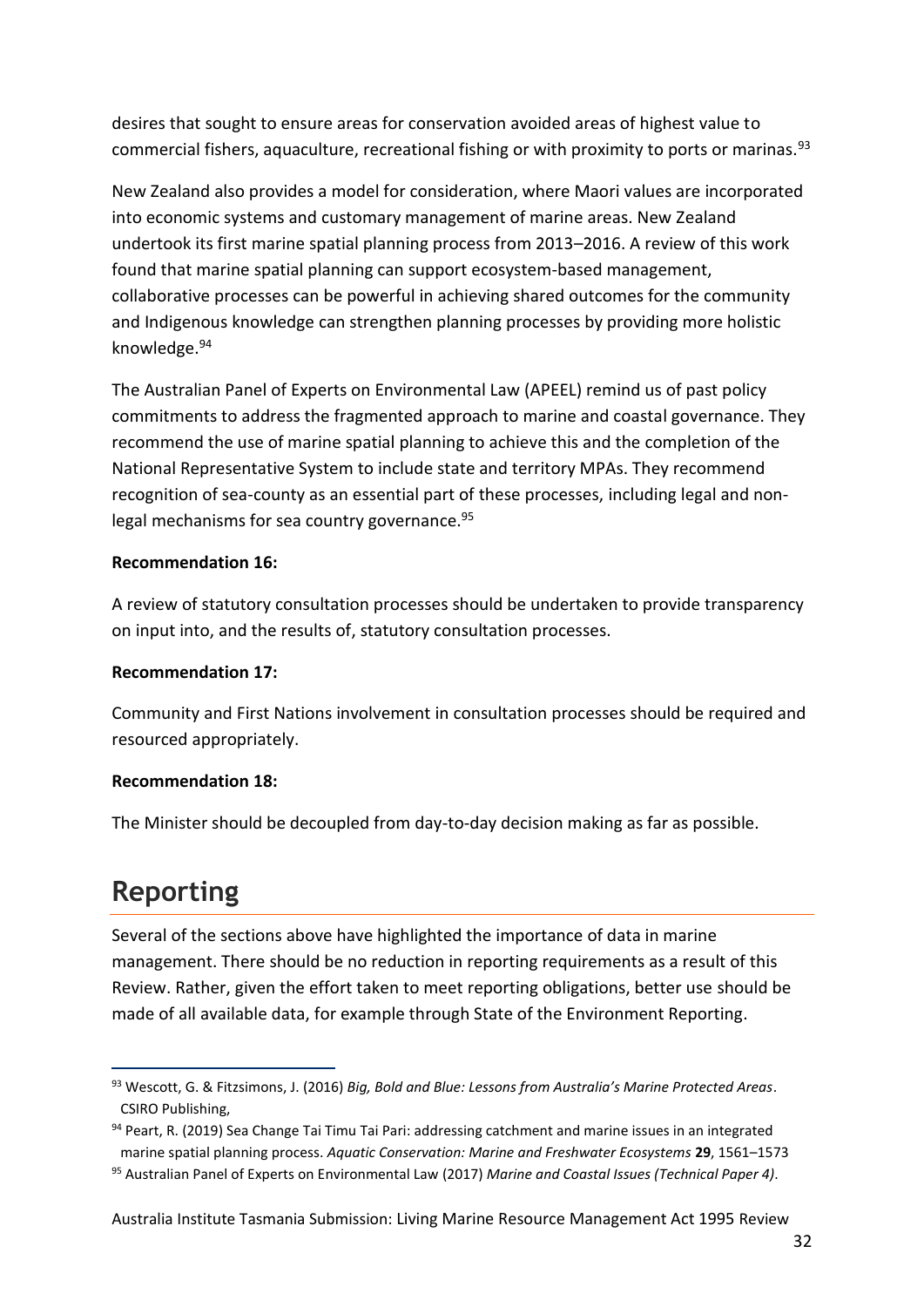#### **Recommendation 19:**

The Act should ensure robust and transparent reporting for all users of public resources.

#### **Recommendation 20:**

State of the Environment Reporting should recommence to provide multi-disciplinary ecosystem condition data and assessments.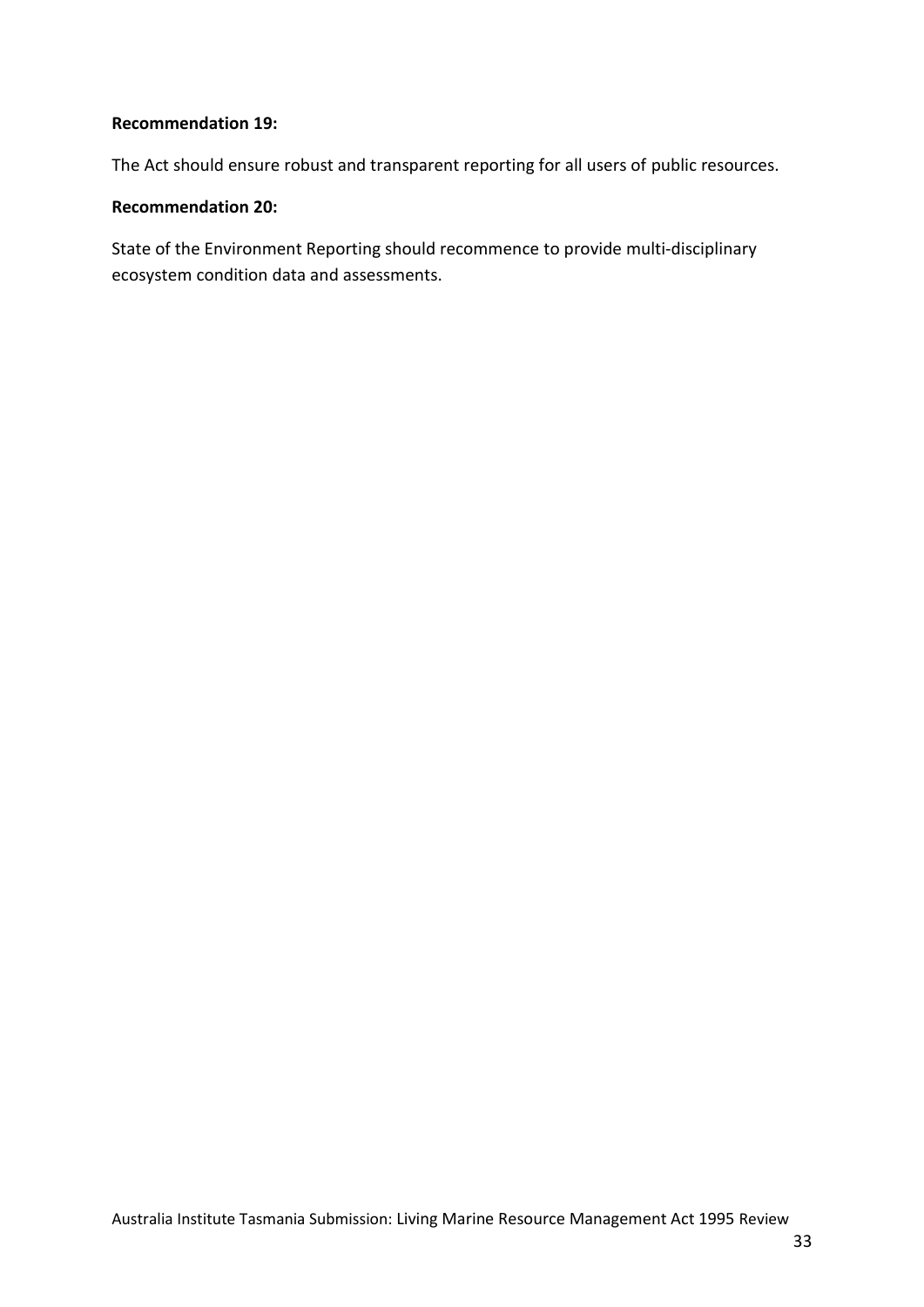## <span id="page-33-0"></span>**Conclusions**

Marine resources are a public asset. They are owned and managed by the state on behalf of, and for the benefit of, all Tasmanians.

The past 26 years has seen a deterioration of the condition of Tasmania's coastal waters.

Australia Institute research finds that the legislative and regulatory frameworks that manage marine resource use operate in isolation and need to be modernised and integrated.

Marine spatial planning, by definition, includes all sectors and values. This tool, used correctly, provides a powerful tool to plan for the various uses of Tasmania's ocean resources as they continue to expand and compete with one another in the future. It is a core element of integrated ecosystem based management.

The Review of the Act provides the best opportunity in 26 years to fundamentally improve Tasmania's marine management framework. Tasmania has the opportunity to position itself as a world leading sustainable ocean economy in which effective protection, sustainable production and equitable prosperity go together.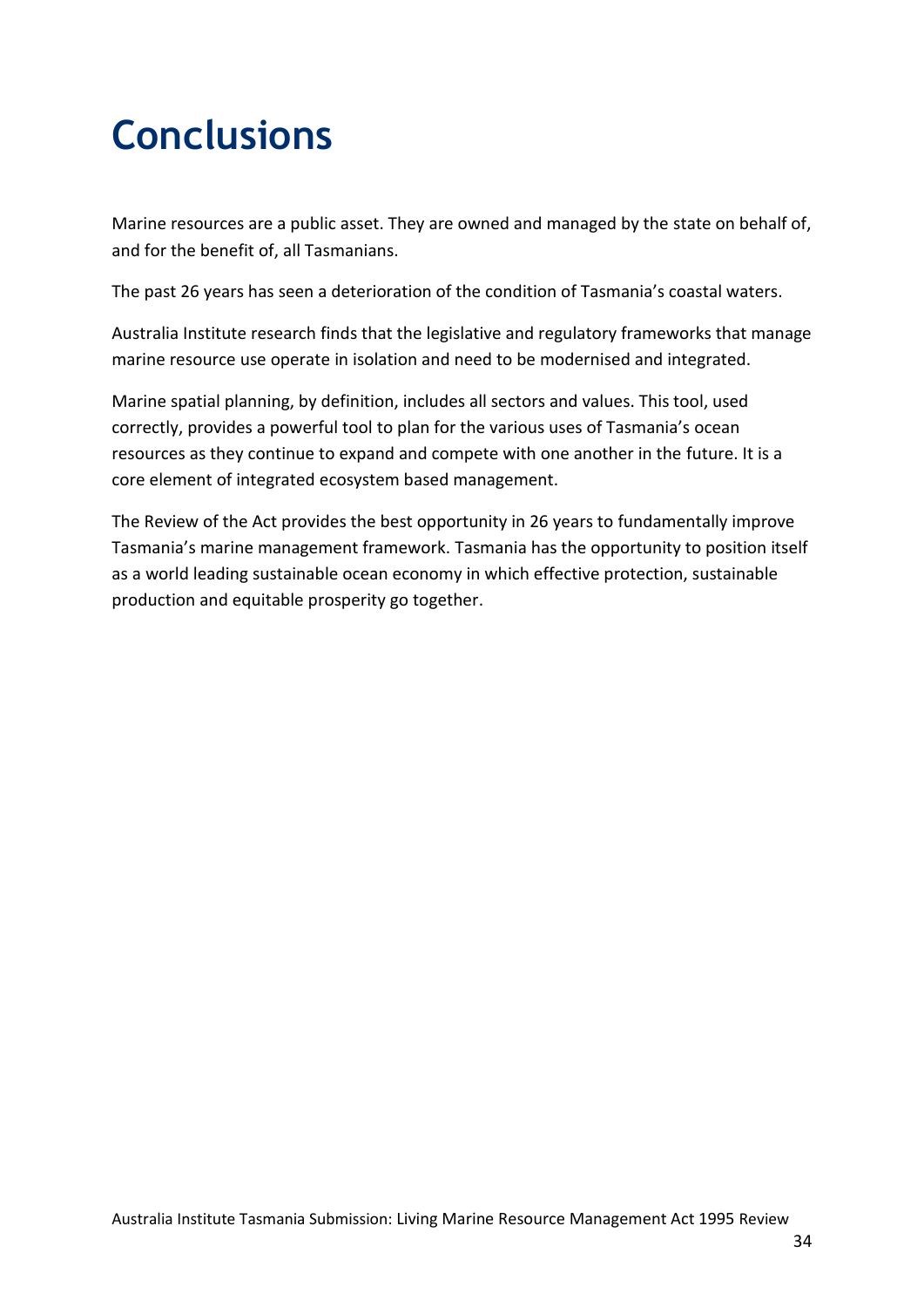## <span id="page-34-0"></span>**Appendix A: Discussion questions**

Introductory discussion questions:

- 1. How well do you think the Tasmanian legislative regime has supported the **protection and management of Tasmania's marine resources** over the past 26 years?
- 2. What do you think will be the **major challenges** for the sustainable management and development of Tasmania's living marine resources in the next 20 years?
- 3. How do you think the legislative regime will, or should, **respond to those challenges**?

Theme 1: Objectives and scope

- 4. Are the current **objectives** of the Act, including that of achieving sustainable development still relevant for the Act? What other objectives for the management of our living marine resources could be relevant?
- 5. The purposes refer to the community and the **community's interests**. What do you think community means and what are their interests?
- 6. Could the Act's objectives be strengthened with regards to **Aboriginal activities** and connection to sea country and sea country values?
- 7. What are your views on the **scope** of the Act? Are any key activities relating to the **protection, development and management** of our marine resources missing that should be added, or should anything be removed?
- 8. How should the **costs and benefits** from living marine resource use be calculated? You may want to consider biological, economic, Aboriginal cultural and social aspects.
- 9. Should there be a **return to the State and the Tasmanian community** from the use of a public resource? In addition to economic return, what Aboriginal cultural, environmental, and social benefit could be returned?
- 10. Are the character tests for **participation in the regulatory framework** appropriate?
- 11. Should the Act consider the character of **corporate entities** beyond the corporate structure?
- 12. What other **conditions** should be applied under the Act to those who seek or have been granted access to Tasmania's living marine resources?
- 13. Should the legislation include a framework for **resource sharing**?
- 14. If yes, what elements might comprise such a **framework**?
- 15. Is the Act easy to understand and follow?
- 16. In considering the three **legislative design** aspects above, what hierarchy between the Act and other instruments would best support sustainability?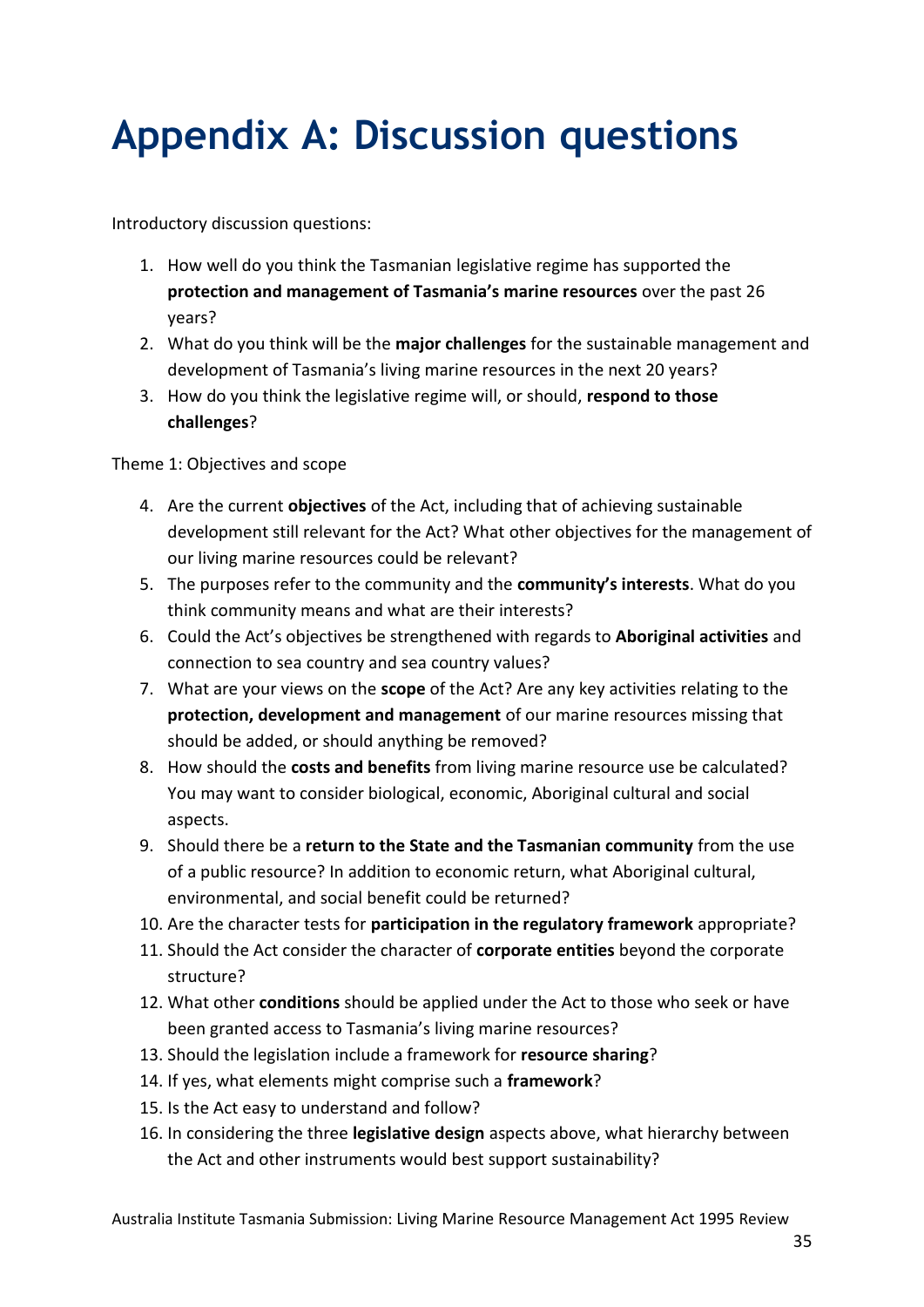- 17. What is the role of legislation to support **ceremonial, cultural and economic practices**?
- 18. How else can **Aboriginal Tasmanian communities** be supported to benefit from living marine resources through harvesting and other means?

#### Theme 2: Fisheries Management

- 19. Do you think the current **management framework for fisheries** making [sic] is effective, easy to understand and supports the objectives of the Act?
- 20. What **improvements** would you like to see?
- 21. Do the current requirements for the use of **scientific advice and evidence** provide adequate support for the sustainable management of Tasmania's living marine resources?
- 22. Are there alternative approaches to the **integration of science into decision-making** that should be considered?
- 23. Do the **consultation mechanisms** effectively and appropriately allow for engagement with all interested stakeholders? Are there better ways of consulting?
- 24. Are the **existing consultation bodies** and associated processes effective, and do they adequately cover the social, economic, and environmental needs of fisheries management?
- 25. What structures or mechanisms could encourage **Aboriginal Tasmanian communities** to share and participate in consultation and decision-making in fisheries management?
- 26. What should be considered when determining **who should be the decision maker** at each stage of the fisheries management framework?
- 27. How should developmental fisheries be supported and administered under the framework for fisheries management?

Theme 3: Regulatory Framework

- 28. Does the current direct government regulatory regime adequately support the objectives of the Act? How else could regulatory outcomes be achieved?
- 29. What should the control arrangements be in the Tasmanian fisheries framework? Could access be controlled in a simpler way while still achieving the objectives of the Act? Examples of your experiences with licensing under the Act can be provided.
- 30. Should there be a more defined framework for some activities currently regulated under the permits?
- 31. Is it suitable to have permit provisions that are broad and allow considerable discretion? Why?
- 32. How could the current fees and levy arrangements be improved?
- 33. How would you like to see charter fishing managed?
- 34. What are you views on the levels of **reporting required under the Act**?